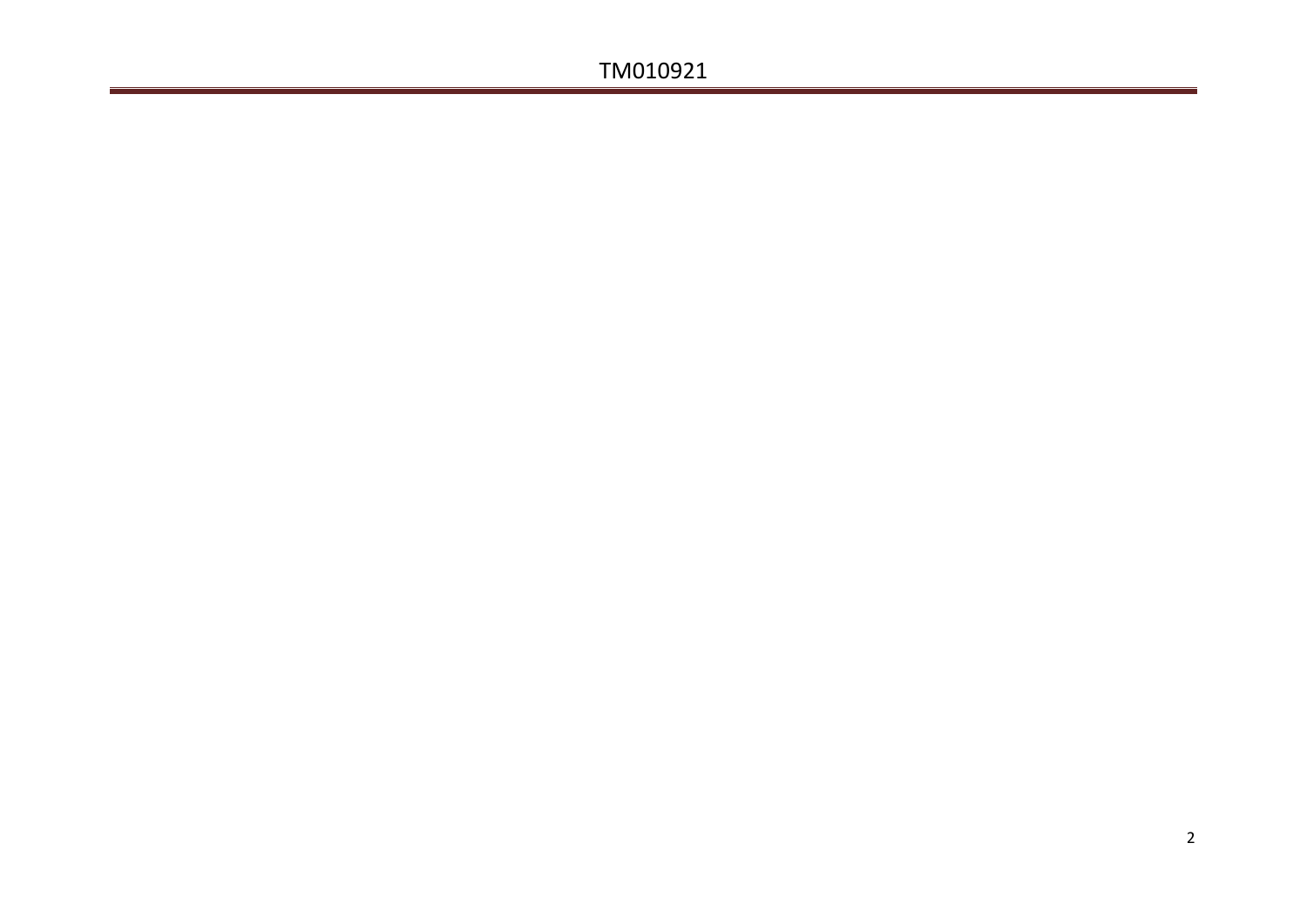| <b>Engagement in Risk Assessment and Planning</b>                                            |                                                                      |                                        |                                                                                                                                                                                                 |                                                                                                                                                                                                            |                                         |  |  |
|----------------------------------------------------------------------------------------------|----------------------------------------------------------------------|----------------------------------------|-------------------------------------------------------------------------------------------------------------------------------------------------------------------------------------------------|------------------------------------------------------------------------------------------------------------------------------------------------------------------------------------------------------------|-----------------------------------------|--|--|
| <b>Control Measures</b>                                                                      | <b>Risk to Implementation</b>                                        | <b>Risk Level</b><br><b>Pre-Action</b> | <b>Action Required /</b><br><b>Decision Made</b>                                                                                                                                                | <b>Action Completed</b><br><b>Date</b>                                                                                                                                                                     | <b>Risk Level</b><br><b>Post-Action</b> |  |  |
| Risk assessment process fully<br>engages staff, governing body<br>and union representatives. | <b>Risks identified by union</b><br>reps aren't completed in<br>time | M                                      | Union reps are in<br>regular contact,<br>meeting with HT and<br>SLT to identify and<br>check that actions<br>have been taken                                                                    | <b>TM</b> email<br>communication<br>with NEU re<br>concerns about<br>full opening<br>2/3/21<br><b>TM</b> met with<br><b>Cleaners and site</b><br>staff March 21<br><b>Whole Staff</b><br>Briefing $4/1/21$ | L                                       |  |  |
|                                                                                              | <b>Preparing Buildings and Facilities</b>                            |                                        |                                                                                                                                                                                                 |                                                                                                                                                                                                            |                                         |  |  |
| <b>Control Measures</b>                                                                      | <b>Risk to Implementation</b>                                        | <b>Risk Level</b><br><b>Pre-Action</b> | <b>Action Required /</b><br><b>Decision Made</b>                                                                                                                                                | <b>Action Completed</b><br><b>Date</b>                                                                                                                                                                     | <b>Risk Level</b><br><b>Post-Action</b> |  |  |
| Consideration given to the<br>arrangements for any<br>deliveries.                            | Possible contamination<br>from delivery drivers                      | M                                      | All deliveries to be left<br>outside office<br>window. Staff who<br>handle delivery will<br>sanitise hands after.<br>Access to hand<br>sanitiser.use own<br>pen if needing to sign<br>anything. | 1/9/21                                                                                                                                                                                                     | L                                       |  |  |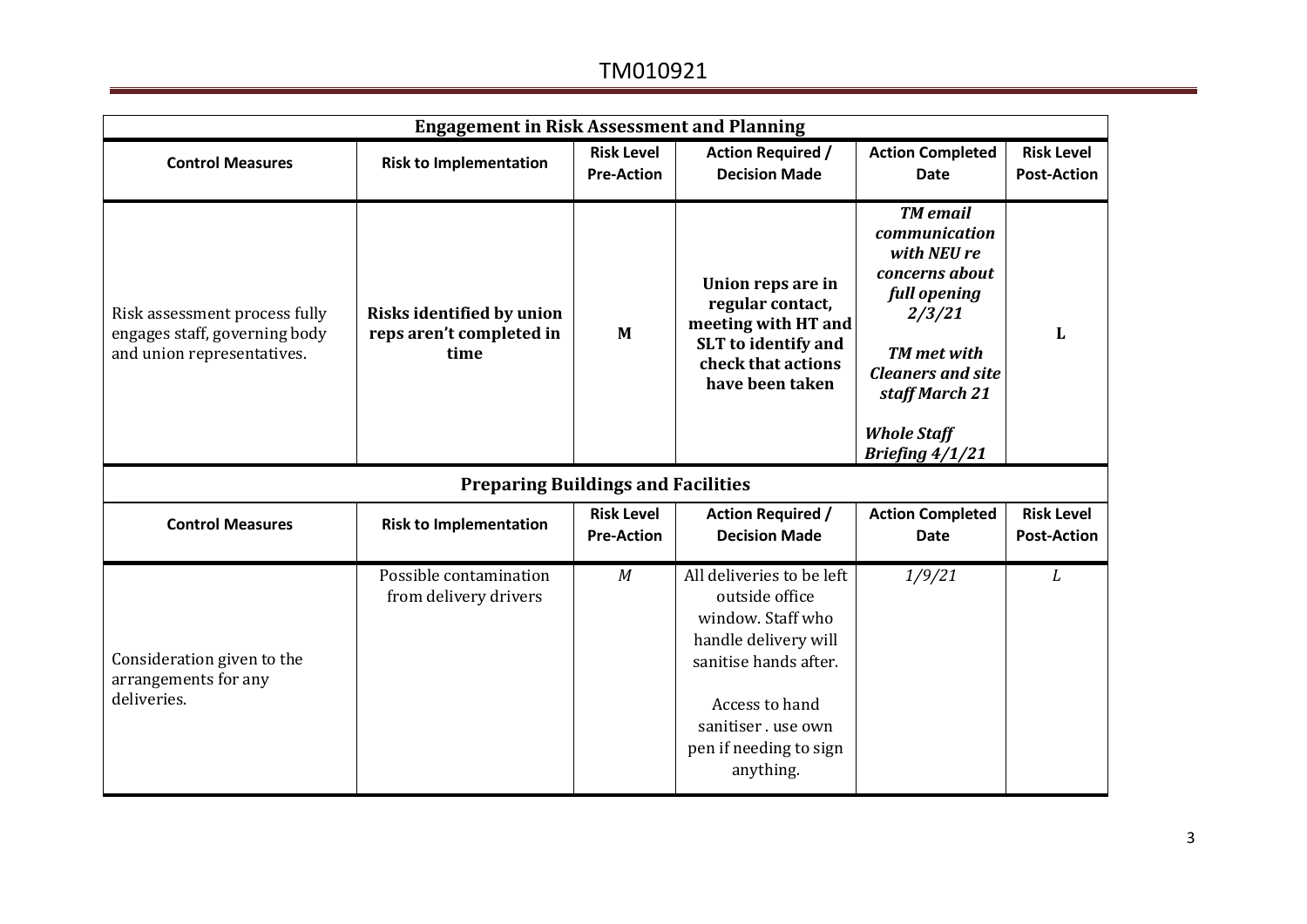| <b>Emergency Evacuations</b>                                                                                                                                                                                                                 |                                                                                                                               |                                        |                                                                                                                                                                                                                                        |                                                                                                |                                         |  |  |
|----------------------------------------------------------------------------------------------------------------------------------------------------------------------------------------------------------------------------------------------|-------------------------------------------------------------------------------------------------------------------------------|----------------------------------------|----------------------------------------------------------------------------------------------------------------------------------------------------------------------------------------------------------------------------------------|------------------------------------------------------------------------------------------------|-----------------------------------------|--|--|
| <b>Control Measures</b>                                                                                                                                                                                                                      | <b>Risk to Implementation</b>                                                                                                 | <b>Risk Level</b><br><b>Pre-Action</b> | <b>Action Required /</b><br><b>Decision Made</b>                                                                                                                                                                                       | <b>Action Completed</b><br><b>Date</b>                                                         | <b>Risk Level</b><br><b>Post-Action</b> |  |  |
| <b>Evacuation routes are</b><br>confirmed, and signage<br>accurately reflects these.<br>Arrangements in place to<br>support individuals with<br>reduced mobility including<br>cover arrangements in the case<br>of reduced numbers of staff. | Evacuation routes have<br>been updated following the<br>ending of bubbles and have<br>returned to pre-COVID19<br>arrangements | L                                      |                                                                                                                                                                                                                                        | September 21                                                                                   | L                                       |  |  |
|                                                                                                                                                                                                                                              |                                                                                                                               | <b>Cleaning and waste disposal</b>     |                                                                                                                                                                                                                                        |                                                                                                |                                         |  |  |
| <b>Control Measures</b>                                                                                                                                                                                                                      | <b>Risk to Implementation</b>                                                                                                 | <b>Risk Level</b><br><b>Pre-Action</b> | <b>Action Required /</b><br><b>Decision Made</b>                                                                                                                                                                                       | <b>Action Completed</b><br><b>Date</b>                                                         | <b>Risk Level</b><br><b>Post-Action</b> |  |  |
| Enhanced cleaning regime is in<br>place in line with COVID19:<br>Cleaning in non healthcare<br>settings guidance.                                                                                                                            | Enhanced cleaning remains<br>a control measure.                                                                               | M                                      | Enhanced cleaning<br>schedule implemented<br>throughout the site,<br>ensuring that contact<br>points, work surfaces,<br>door handles, taps etc.<br>are all thoroughly<br>cleaned and<br>disinfected regularly.<br>Hand towels and hand | TM met with<br>cleaners<br>March 21<br>Deep clean of the<br>site Week of 26th<br><b>August</b> | L                                       |  |  |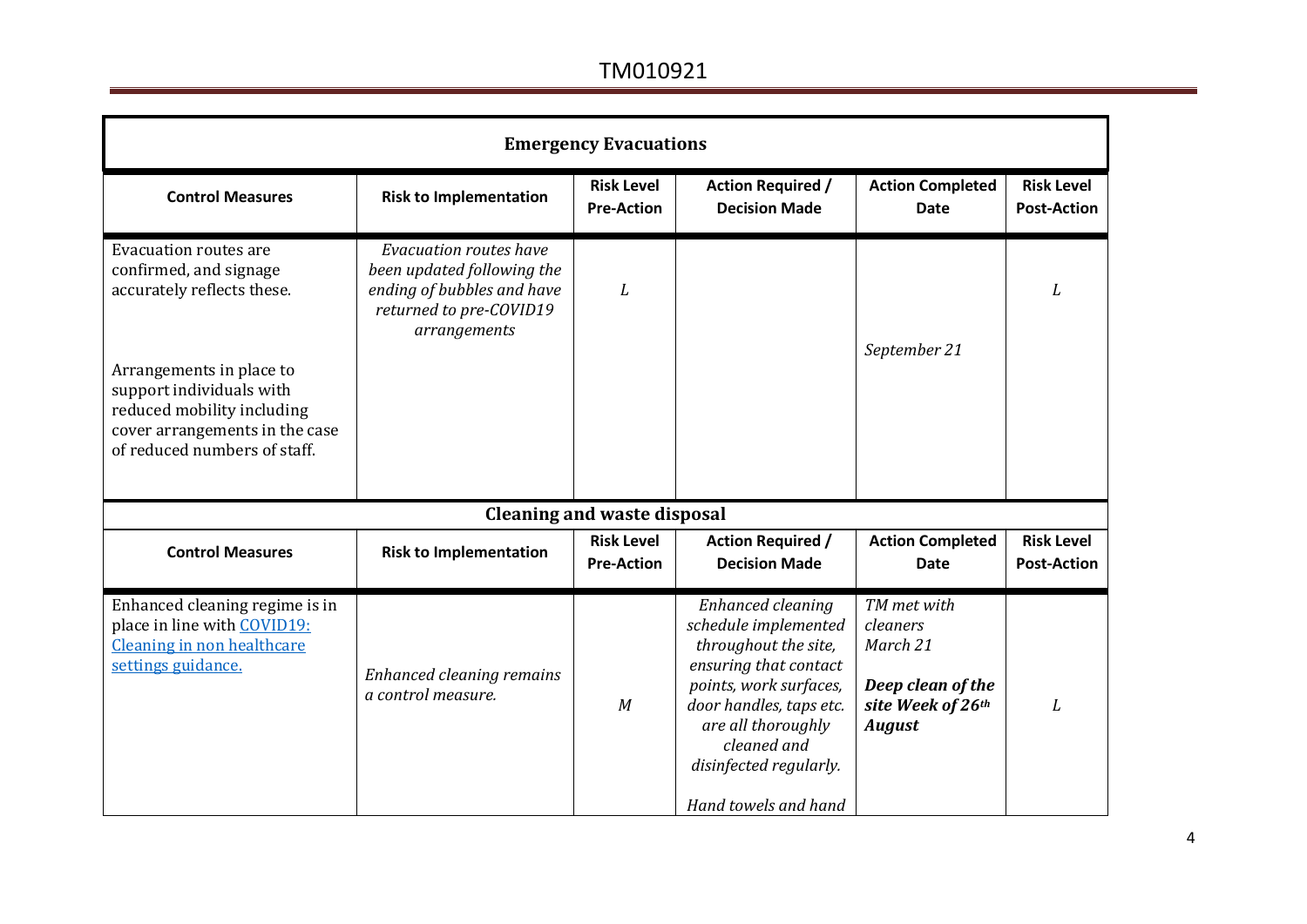|                                                                               |                                         |   | wash are to be<br>checked and replaced<br>as<br>needed by Site<br>Manager and cleaning<br>staff<br>Enhanced cleaning<br>regime for toilet<br>facilities particularly<br>door handles, locks<br>and toilet flush<br>Site Manager to clean<br>high touch communal<br>areas after lunch. |          |   |
|-------------------------------------------------------------------------------|-----------------------------------------|---|---------------------------------------------------------------------------------------------------------------------------------------------------------------------------------------------------------------------------------------------------------------------------------------|----------|---|
| Cleaning staff capacity is<br>adequate to enable enhanced<br>cleaning regime. | Staff sickness could weaken<br>capacity | M | Cleaners work before<br>school, giving us notice<br>of areas to be cleaned.<br>Site manager provides<br>cover. We can offer<br>additional hours after<br>school to an ex-cleaner                                                                                                      | On-going | L |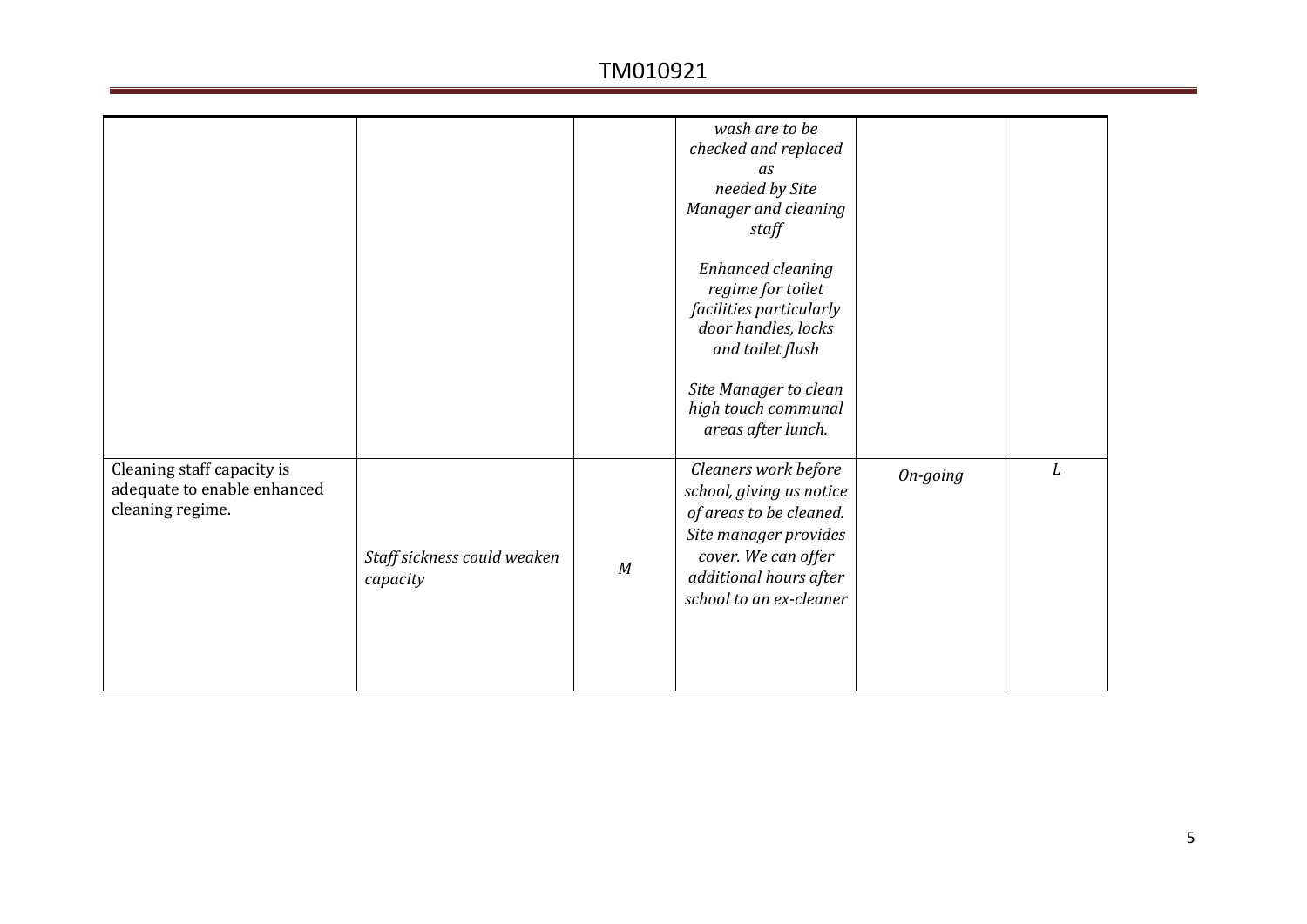| Adequate cleaning supplies and<br>facilities around the school are<br>in place.<br>Arrangements for longer-term<br>continual supplies are also in<br>place. | No hand sanitiser for<br>visitors to reception.<br>Classrooms do not have<br>tissues.<br>Low supply of soap. | M | <b>Hand sanitiser</b><br>available at the school<br>entrance and at the<br>entrance to each class<br>Lidded bins in<br>classrooms<br>Disposable tissues in<br>each classroom to<br>implement the 'catch<br>it, bin it, kill it'<br>approach<br>Site Manager and<br>finance to Stock check<br>and ordering schedule<br>reviewed and order<br>made. | On-going weekly<br>checks                                                                                | L |
|-------------------------------------------------------------------------------------------------------------------------------------------------------------|--------------------------------------------------------------------------------------------------------------|---|---------------------------------------------------------------------------------------------------------------------------------------------------------------------------------------------------------------------------------------------------------------------------------------------------------------------------------------------------|----------------------------------------------------------------------------------------------------------|---|
| Sufficient time is available for<br>the enhanced cleaning regime to<br>take place.                                                                          | Cleaners don't have enough<br>hours to clean                                                                 | M | cleaning is done before<br>staff arrive<br><b>Cleaners to prioritise</b><br>high touch areas<br>Teachers to leave<br>desks clear with<br>stationery bags on<br>chairs<br>Classes for 20/21<br>reduced to 13, two less<br>rooms to clean                                                                                                           | Meeting with TM<br>March<br><b>TM</b><br>Communication to<br>teachers<br>TM meeting with<br>Site manager | L |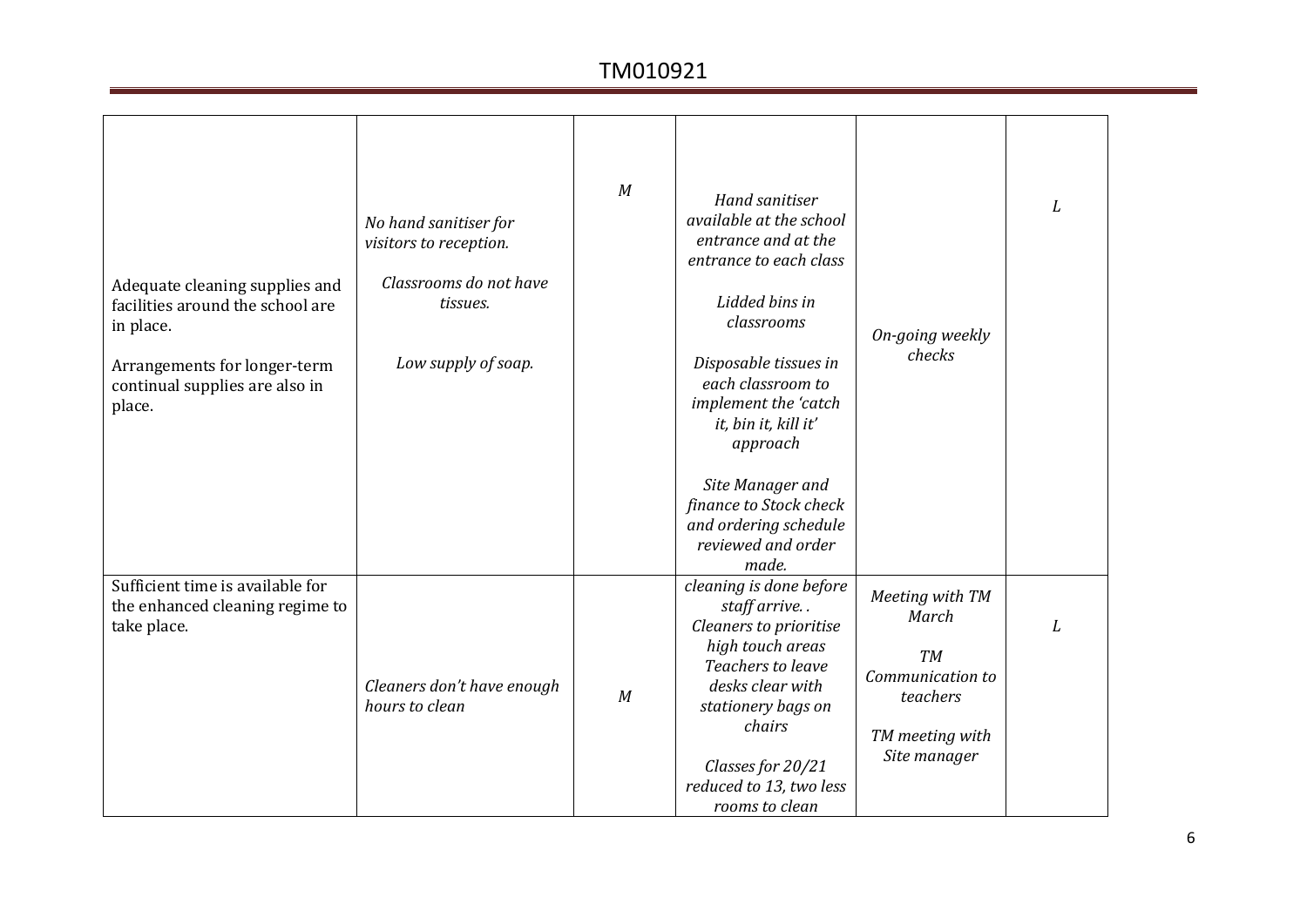|                                                                           |                                                                                                                                |                   | Site Manager to clean                                                                                                                                      |                                        |                    |
|---------------------------------------------------------------------------|--------------------------------------------------------------------------------------------------------------------------------|-------------------|------------------------------------------------------------------------------------------------------------------------------------------------------------|----------------------------------------|--------------------|
|                                                                           |                                                                                                                                |                   | communal High touch<br>areas and toilets                                                                                                                   |                                        |                    |
|                                                                           |                                                                                                                                |                   | before leaving at 2pm                                                                                                                                      |                                        |                    |
| Waste disposal process in place<br>for potentially contaminated<br>waste. |                                                                                                                                |                   | Waste bags and<br>containers - kept<br>closed and stored<br>separately from<br>communal waste for<br>72 hours<br><b>Waste collections</b><br>made when the |                                        |                    |
|                                                                           |                                                                                                                                |                   | minimum number of<br>persons are on site (i.e.                                                                                                             |                                        |                    |
|                                                                           |                                                                                                                                |                   | after normal opening<br>hours).                                                                                                                            |                                        |                    |
| Process in place for safe<br>removal and/or disposal of face<br>masks.    | Some students and staff<br>may choose to wear face<br>coverings and they must<br>continue to dispose of them<br>approoriately. | M                 | Lidded bins in every<br>classroom. Staff and<br>parents told where to<br>dispose of PPE                                                                    | <b>TM</b><br>communication to<br>staff | L                  |
|                                                                           |                                                                                                                                | <b>Classrooms</b> |                                                                                                                                                            |                                        |                    |
|                                                                           |                                                                                                                                | <b>Risk Level</b> |                                                                                                                                                            |                                        | <b>Risk Level</b>  |
| <b>Control Measures</b>                                                   | <b>Risk to Implementation</b>                                                                                                  | <b>Pre-Action</b> | <b>Action Required /</b><br><b>Decision Made</b>                                                                                                           | <b>Action Completed</b><br>Date        | <b>Post-Action</b> |
|                                                                           |                                                                                                                                |                   |                                                                                                                                                            |                                        |                    |
| Classrooms have appropriate<br>ventilation arrangements.                  | Windows open before and<br>after lessons, and during<br>lessons when temperatures<br>allow.                                    | L                 |                                                                                                                                                            |                                        |                    |
|                                                                           |                                                                                                                                |                   |                                                                                                                                                            |                                        |                    |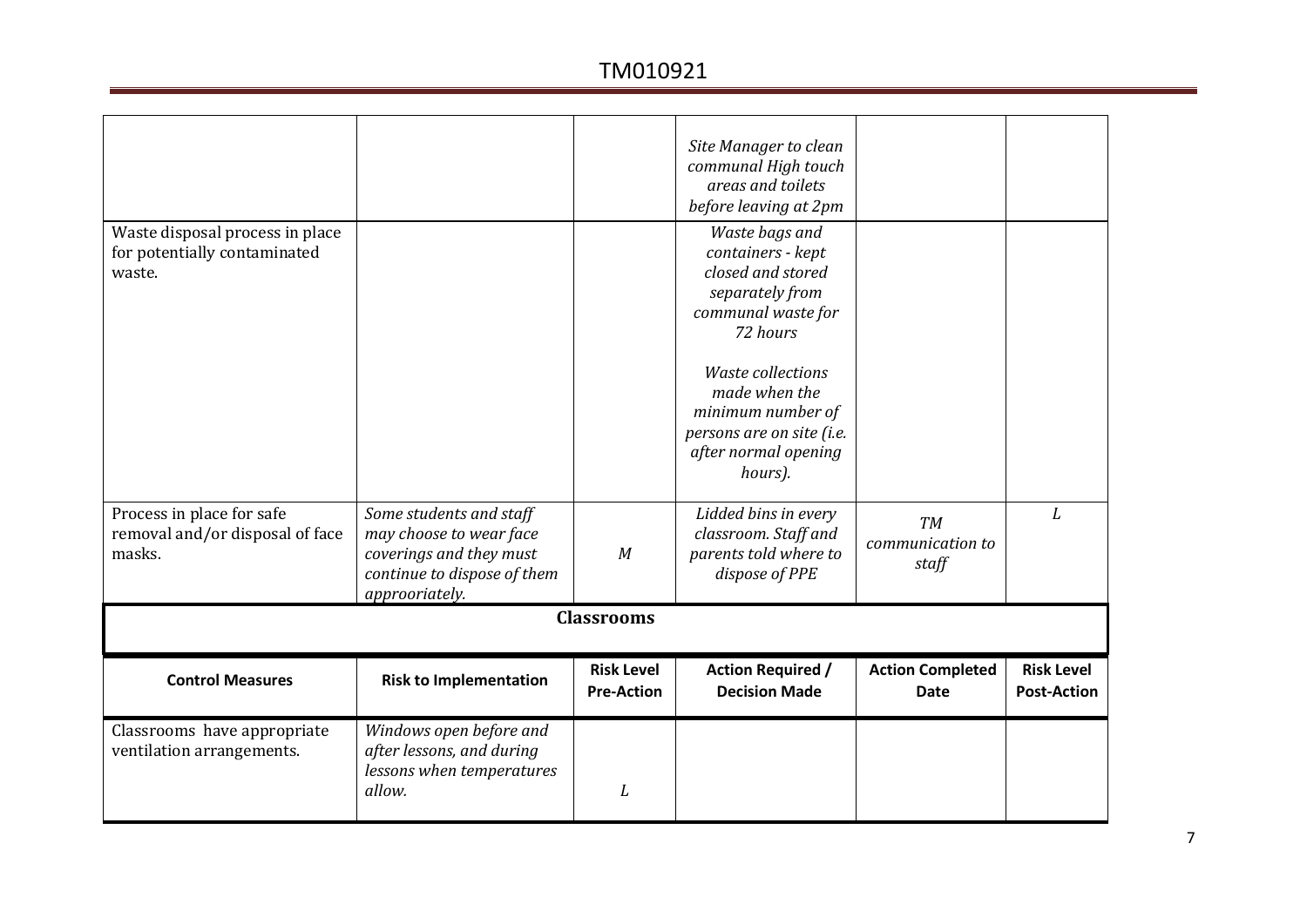| Information posters are<br>displayed in every classroom, at<br>the main entrance, places<br>visible to those at the school<br>gate, in the staffroom and in all<br>toilets.                      |                                                                                                                                            |                                        | e-Bug posters<br>displayed:<br><b>Horrid hands</b><br><b>Super sneezes</b><br><b>Hand hygiene</b><br>Respiratory<br>hygiene<br>Microbe mania |                                        | L                                       |
|--------------------------------------------------------------------------------------------------------------------------------------------------------------------------------------------------|--------------------------------------------------------------------------------------------------------------------------------------------|----------------------------------------|----------------------------------------------------------------------------------------------------------------------------------------------|----------------------------------------|-----------------------------------------|
|                                                                                                                                                                                                  |                                                                                                                                            | <b>Staffing</b>                        |                                                                                                                                              |                                        |                                         |
| <b>Control Measures</b>                                                                                                                                                                          | <b>Risk to Implementation</b>                                                                                                              | <b>Risk Level</b><br><b>Pre-Action</b> | <b>Action Required /</b><br><b>Decision Made</b>                                                                                             | <b>Action Completed</b><br><b>Date</b> | <b>Risk Level</b><br><b>Post-Action</b> |
| Approach to staff absence<br>reporting and recording in<br>place. All staff aware.                                                                                                               |                                                                                                                                            |                                        | Usual system in place.<br>Staff call TM as soon<br>as they know, or after<br>6am                                                             |                                        |                                         |
| Risk assessments in place for<br>those staff who are Clinically<br>Extreamly Vulnerable, and<br>appropriate arrangements for<br>mitigating risk identified.<br><b>Communication arrangements</b> | Shielding is no longer in<br>place.<br>Clinically extremely<br>vulnerable staff and/or<br>students have risk<br>assessments which identify |                                        |                                                                                                                                              | September 21                           | L                                       |
| are in place with those staff and<br>their role in continuing to<br>support the working of the<br>school is clear                                                                                | any specific adjustments to<br>allow them to attend on<br>site.                                                                            |                                        |                                                                                                                                              |                                        |                                         |
| Staffing roles and<br>responsibilities with regards to<br>the contingency continued                                                                                                              | Staff are aware of their role<br>in the continued                                                                                          | L                                      | Staff assigned to<br>upload to Google                                                                                                        | Sept 21                                | L                                       |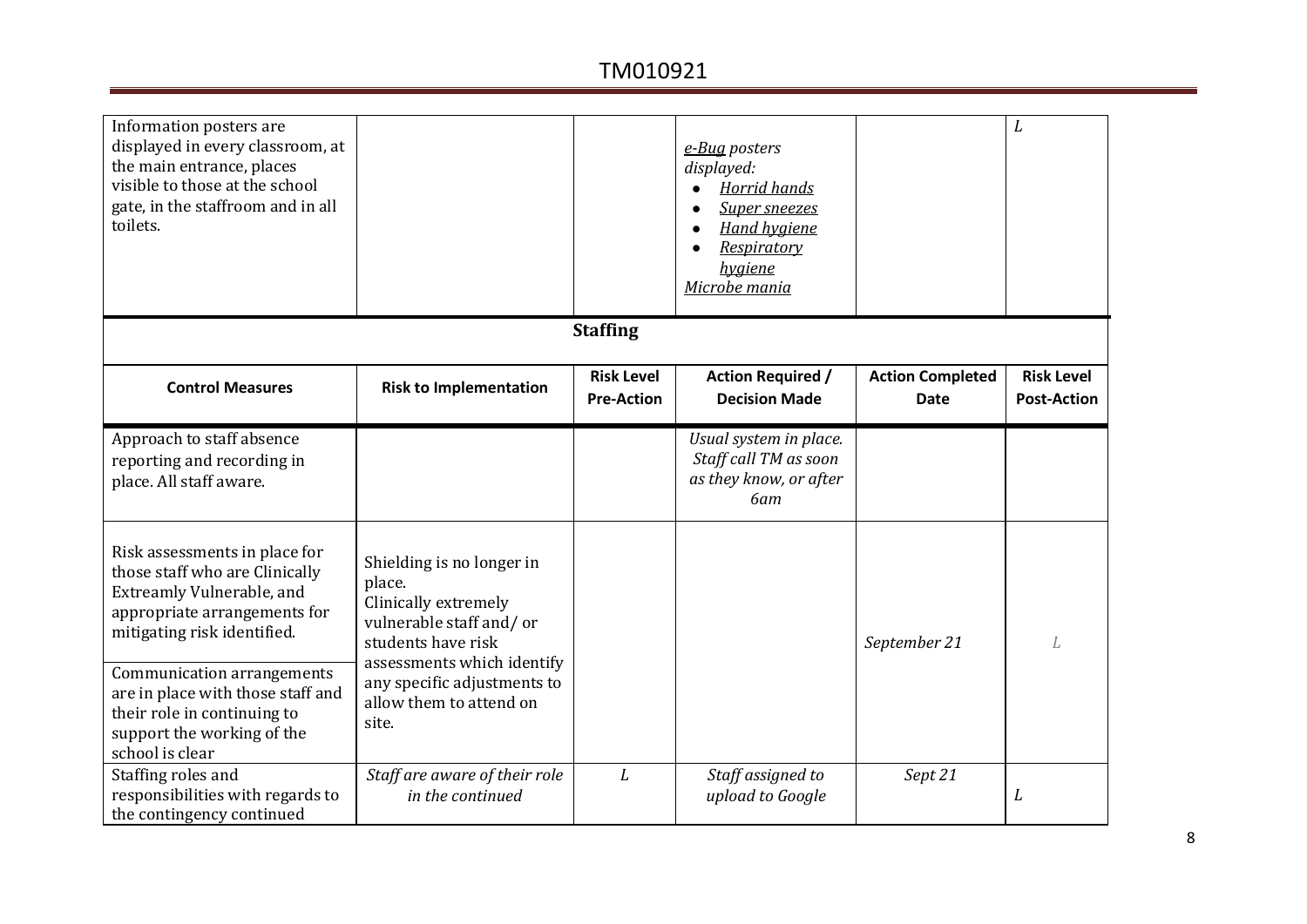| remote provision alongside in-<br>school provision agreed and<br>communicated.                                                                                                                                                          | contingency plans<br>regarding remote<br>education, should the plan<br>be enacted. |   | classroom<br>Teaching staff to<br>populate Google<br>Classroom ensuring<br>that this mirrors what<br>they would have<br>learned if they were<br>physically in school                                                                                                                                                                                                                                                                                                                       |                            |  |
|-----------------------------------------------------------------------------------------------------------------------------------------------------------------------------------------------------------------------------------------|------------------------------------------------------------------------------------|---|--------------------------------------------------------------------------------------------------------------------------------------------------------------------------------------------------------------------------------------------------------------------------------------------------------------------------------------------------------------------------------------------------------------------------------------------------------------------------------------------|----------------------------|--|
| Approach to support wellbeing,<br>mental health and resilience in<br>place, including bereavement<br>support<br>How staff are supported to<br>follow this within their own<br>situations and that of pupils and<br>colleagues is clear. | Staff and children are<br>struggling with anxiety<br>about returning to work       | H | Staff are aware of<br>available support and<br>advice for schools and<br>pupils available from<br>ECC, including the<br>Educational<br>Psychology service<br>https://schools.essex.gov.<br>uk/admin/COVID-<br>19/Pages/default.aspx<br>The Bereavement<br>Policy has been<br>reviewed to ensure it<br>reflects current<br>circumstances and<br>arrangements<br>School employed<br>counsellors offer 10<br>sessions for every staff<br>member accessed via<br>direct email to<br>counsellor | Regular staff<br>briefings |  |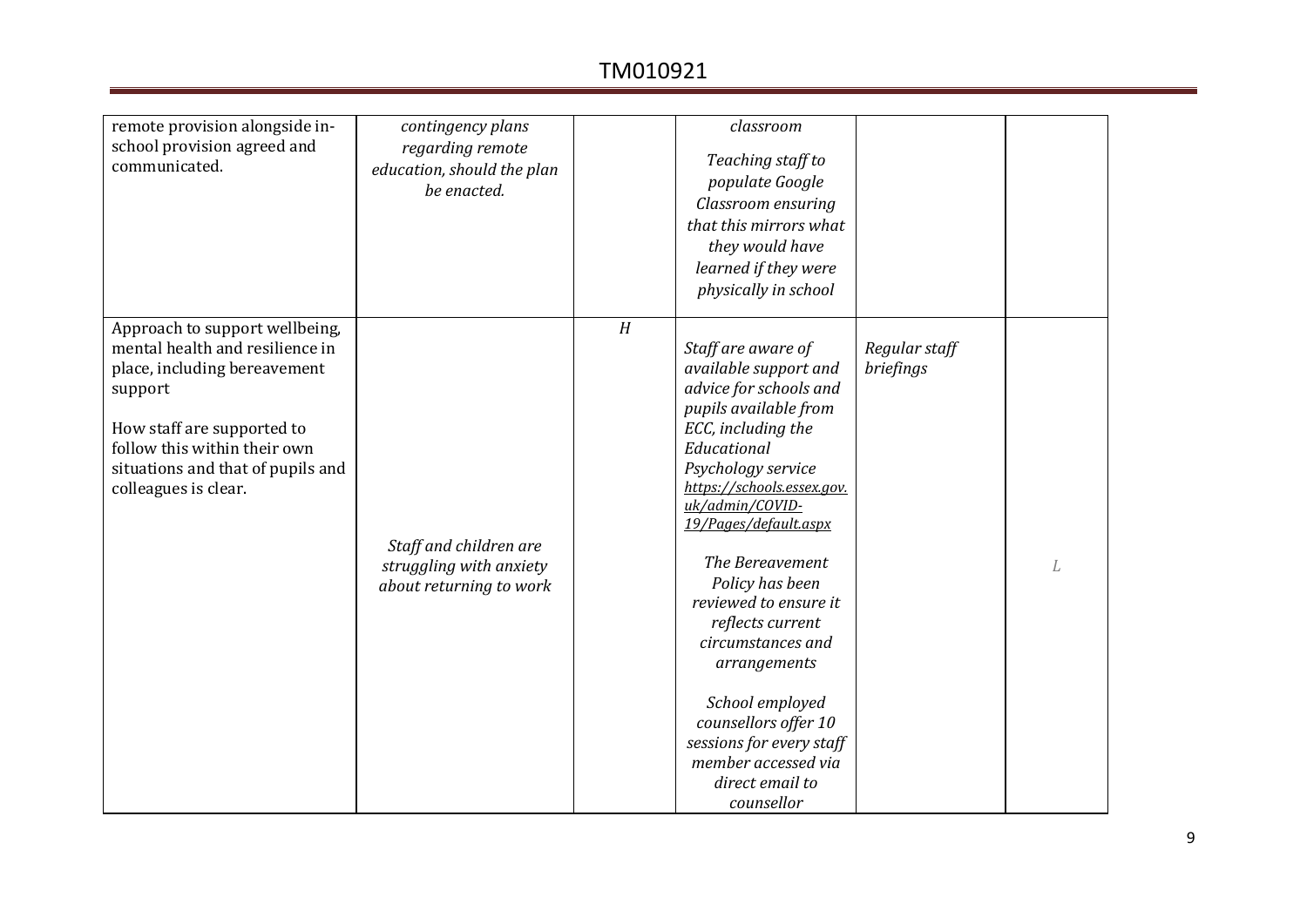|                                                                                                                                     |                                                    |   | Implement<br>Curriculum that is<br>practical, exciting and<br>rich with physical<br>activity.                           |                       |   |
|-------------------------------------------------------------------------------------------------------------------------------------|----------------------------------------------------|---|-------------------------------------------------------------------------------------------------------------------------|-----------------------|---|
| Arrangements for accessing<br>testing, if and when necessary,<br>are in place. Staff are clear on<br>how and when to access a test. |                                                    | M | Regular guidance from<br>Juniper HR emailed to<br>staff                                                                 | On-going via<br>email |   |
|                                                                                                                                     | Staff are unable to get<br>tested                  |   | Staff are given advice<br>at the point of<br>reporting sick that<br>reflects the guidance<br>previously sent            |                       | L |
|                                                                                                                                     |                                                    |   | Self testing kits<br>available in school for<br>staff who can't travel<br>to the nearest test site<br>or walk in centre |                       |   |
| Return to school procedures are<br>clear for all staff.                                                                             |                                                    | M | Government guidance<br>emailed out                                                                                      |                       |   |
|                                                                                                                                     | Staff are unclear or have<br>missed communications |   | <b>Updated Risk</b><br>Assessment emailed                                                                               | On-going emails       |   |
|                                                                                                                                     |                                                    |   |                                                                                                                         | <b>MDA</b> procedures |   |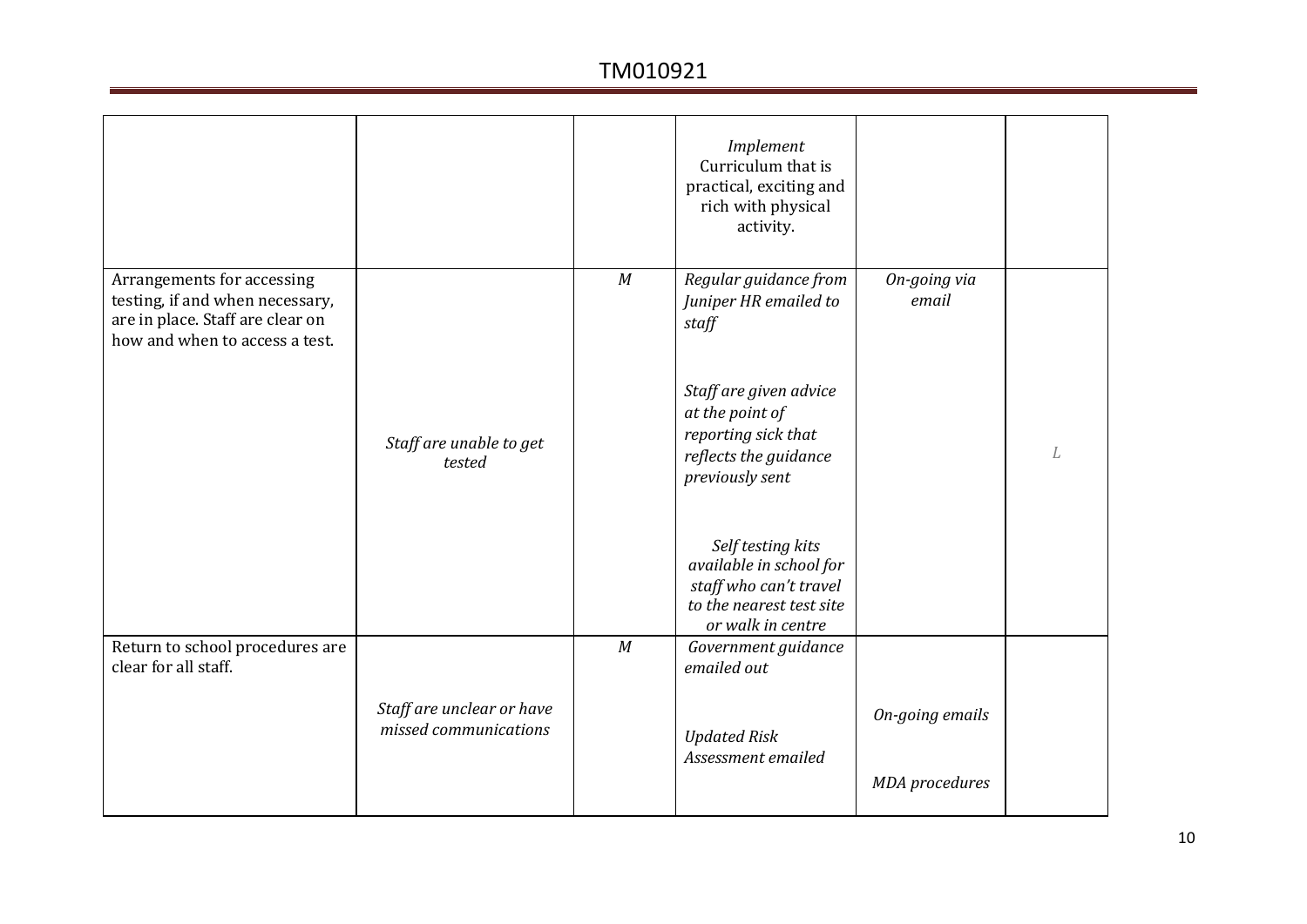|                                                                                                                                                                                                                                                                 |                                                                        |   | <b>Updated policy</b><br>amendments emailed<br>Procedures printed<br>and displayed                                                                                                                                                                                        | displayed in hall |   |
|-----------------------------------------------------------------------------------------------------------------------------------------------------------------------------------------------------------------------------------------------------------------|------------------------------------------------------------------------|---|---------------------------------------------------------------------------------------------------------------------------------------------------------------------------------------------------------------------------------------------------------------------------|-------------------|---|
| Arrangements in place for any<br>visitors/contractors on site,<br>protocols and expectations<br>shared.<br>NB: Their employer may require<br>them to wear PPE. This should be<br>documented as part of the risk<br>assessment carried out by the<br>Contractor. | Contractors infect staff                                               | M | Check with the<br>contractor any<br>requirements their<br>employer has specified<br>before visit. Share<br>school protocols.                                                                                                                                              |                   | L |
| Arrangements in place for any<br>externally employed adults<br>delivering learning in school e.g.<br>sports coaches, music tutors,<br>forest school leaders. Protocols<br>and expectations shared.                                                              | Coaches or peripatetic<br>teachers move between<br>bubbles and schools | M | Peripatetic lessons<br>focus on children from<br>one bubble per day<br>Share amended<br>procedures, obtain<br>their assessments<br>outlining controls, e.g.<br>only offering limited<br>activities which<br>maintain distancing,<br>all equipment<br>stringently cleaned. |                   | L |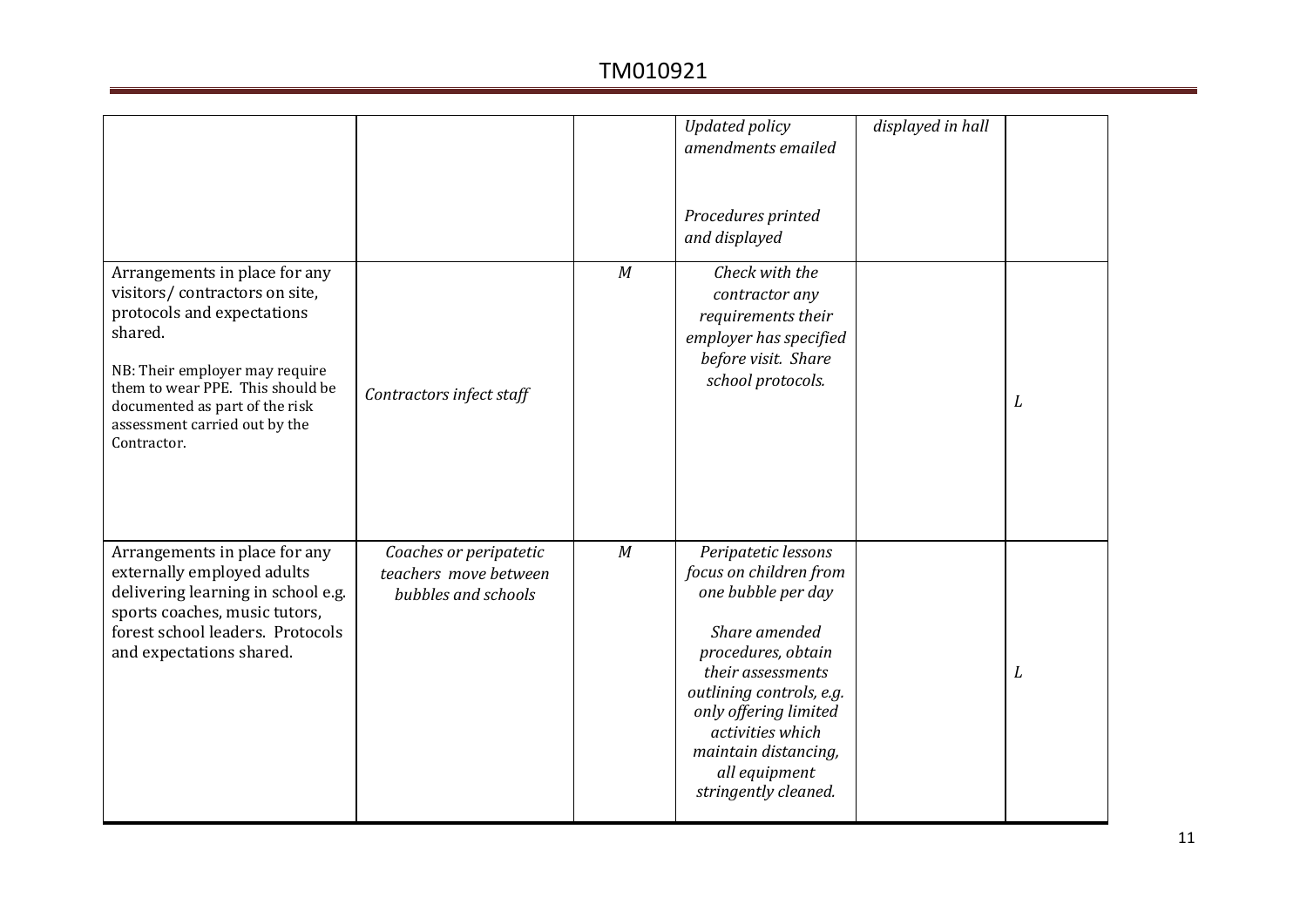|                                                                                                                                         |                                                                                                                                   |                                        | Copy of RA shared<br>with Sports Coaches.                | Sept 21                                |                                         |
|-----------------------------------------------------------------------------------------------------------------------------------------|-----------------------------------------------------------------------------------------------------------------------------------|----------------------------------------|----------------------------------------------------------|----------------------------------------|-----------------------------------------|
|                                                                                                                                         |                                                                                                                                   | <b>Catering</b>                        |                                                          |                                        |                                         |
| <b>Control Measures</b>                                                                                                                 | <b>Risk to Implementation</b>                                                                                                     | <b>Risk Level</b><br><b>Pre-Action</b> | <b>Action Required /</b><br><b>Decision Made</b>         | <b>Action Completed</b><br>Date        | <b>Risk Level</b><br><b>Post-Action</b> |
| Arrangements for the continued<br>provision of FSMs for eligible<br>children not attending school<br>due to self-isolation are in place | Only applicable for under<br>18s who have tested<br>positive for COVID19 and<br>required to isolate, who<br>are eligible for FSMs | M                                      | Issue vouchers via<br>Wonde                              |                                        | L                                       |
|                                                                                                                                         |                                                                                                                                   | <b>PPE</b>                             |                                                          |                                        |                                         |
| <b>Control Measures</b>                                                                                                                 | <b>Risk to Implementation</b>                                                                                                     | <b>Risk Level</b><br><b>Pre-Action</b> | <b>Action Required /</b><br><b>Decision Made</b>         | <b>Action Completed</b><br><b>Date</b> | <b>Risk Level</b><br><b>Post-Action</b> |
| PPE requirements understood<br>and appropriate supplies in<br>place.                                                                    | PPE stock runs out                                                                                                                | M                                      | TM, AC and HW<br>regularly look at stock<br>and re-order | Weekly                                 | L                                       |
|                                                                                                                                         | Response to suspected/confirmed case of COVID19 in school                                                                         |                                        |                                                          |                                        |                                         |
| <b>Control Measures</b>                                                                                                                 | <b>Risk to Implementation</b>                                                                                                     | <b>Risk Level</b><br><b>Pre-Action</b> | <b>Action Required /</b><br><b>Decision Made</b>         | <b>Action Completed</b><br><b>Date</b> | <b>Risk Level</b><br><b>Post-Action</b> |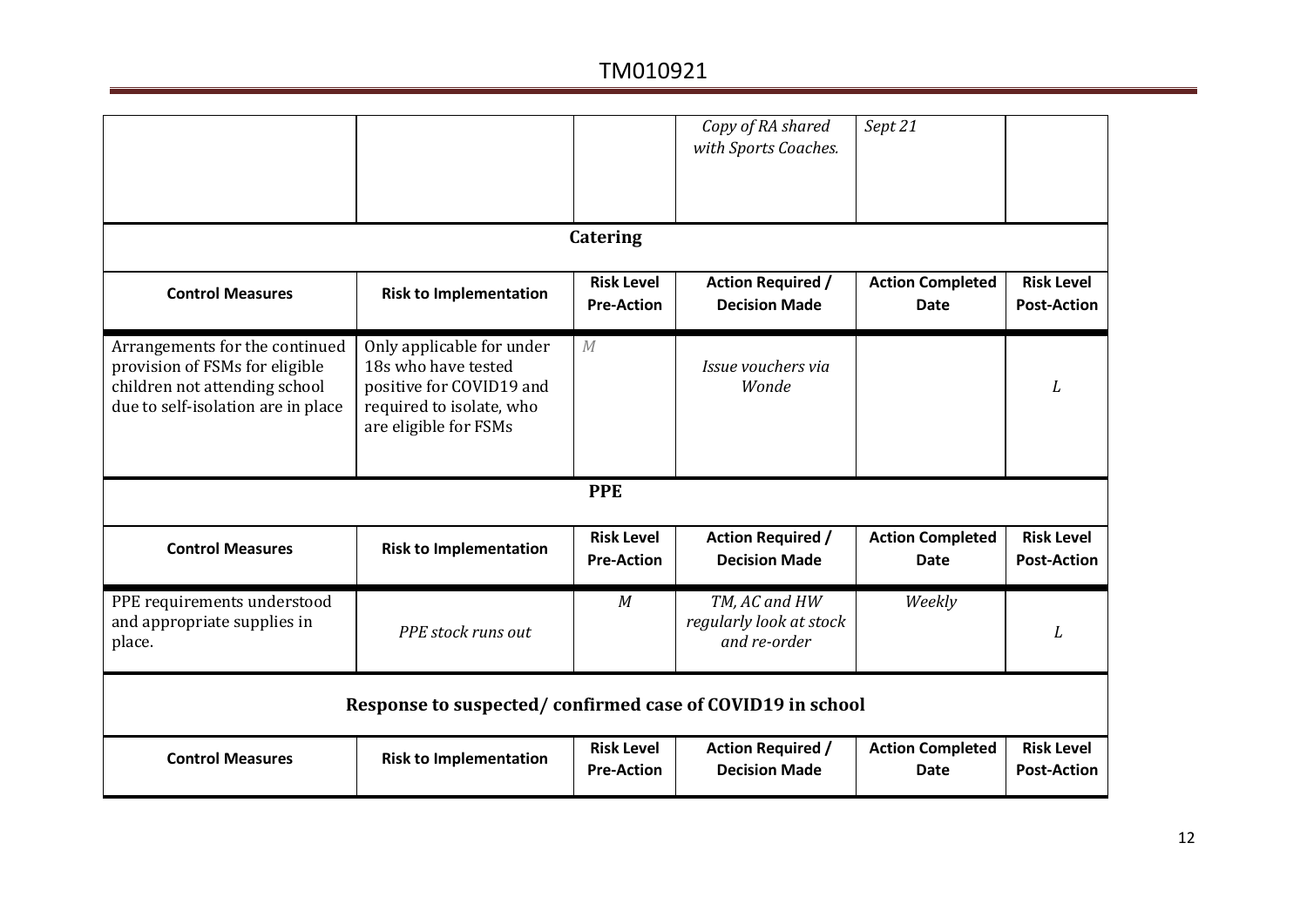| Approach to confirmed<br>COVID19 cases in place: during<br>school day<br>Which staff member/s<br>$\bullet$<br>should be informed/<br>take action<br>Area established to be |                                                                            | M | Children with<br>symptoms will be<br>moved to the meeting<br>room area with LG or<br>TM.<br>Staff will call parents | March 21 |   |
|----------------------------------------------------------------------------------------------------------------------------------------------------------------------------|----------------------------------------------------------------------------|---|---------------------------------------------------------------------------------------------------------------------|----------|---|
| used if an individual is<br>displaying symptoms<br>during the school day<br>and needs to be isolated                                                                       |                                                                            |   | for collection and<br>wear PPE when<br>dealing with the child                                                       |          |   |
| Cleaning procedure in<br>place<br>Arrangements for                                                                                                                         | Re-establish an area for<br>suspected cases<br>Children and staff who have |   | Staff to stay with the<br>child in isolation<br>room until parent<br>arrives. Ensure hand                           |          | L |
| informing parent<br>community in place                                                                                                                                     | been in contact are infected                                               |   | over and exit is at a<br>quiet time.<br>Leave the site as soon                                                      |          |   |
|                                                                                                                                                                            |                                                                            |   | as possible<br>Advised to take a PCR                                                                                |          |   |
|                                                                                                                                                                            |                                                                            |   | test<br>Close contacts are<br>identified by NHS                                                                     |          |   |
|                                                                                                                                                                            |                                                                            |   | track and Trace                                                                                                     |          |   |
| Approach to confirmed<br>COVID19 cases in place: outside<br>of school hours (within cohort                                                                                 |                                                                            |   | Close contacts are<br>now identified by NHS<br>test and trace                                                       |          |   |
| of CYP learning on site only)<br>Approach to relocating<br>CYP away from certain                                                                                           | Infection spreads to other<br>areas, staff and pupils                      |   | following a confirmed<br>case.                                                                                      |          |   |
| parts of the school to                                                                                                                                                     |                                                                            |   | Those who have been<br>double vaccinated or                                                                         |          |   |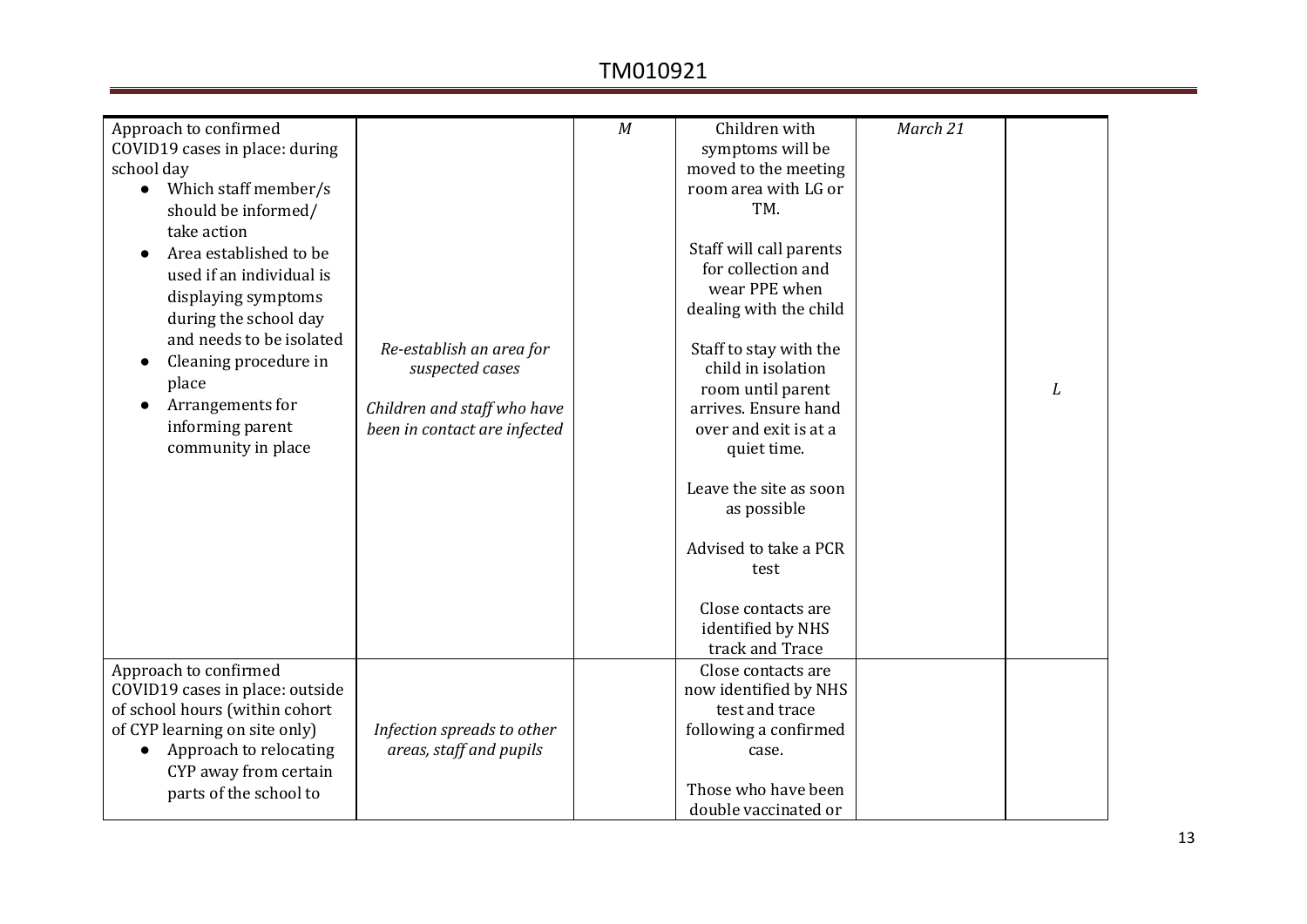| clean, if possible<br>Cleaning procedure in<br>place<br>Arrangements for<br>informing parent<br>community in place                        |                                                                                                                                                 |                                        | under 18 do not need<br>to isolate but asked to<br>take a PCR instead.<br><b>Can contact Essex</b><br>Test and Trace team<br>for advice.                                                                                                                                                             |                                                                                                                                                                            |                                         |
|-------------------------------------------------------------------------------------------------------------------------------------------|-------------------------------------------------------------------------------------------------------------------------------------------------|----------------------------------------|------------------------------------------------------------------------------------------------------------------------------------------------------------------------------------------------------------------------------------------------------------------------------------------------------|----------------------------------------------------------------------------------------------------------------------------------------------------------------------------|-----------------------------------------|
|                                                                                                                                           |                                                                                                                                                 | <b>Remote Education Plan</b>           |                                                                                                                                                                                                                                                                                                      |                                                                                                                                                                            |                                         |
| <b>Control Measures</b>                                                                                                                   | <b>Risk to Implementation</b>                                                                                                                   | <b>Risk Level</b><br><b>Pre-Action</b> | <b>Action Required /</b><br><b>Decision Made</b>                                                                                                                                                                                                                                                     | <b>Action Completed</b><br><b>Date</b>                                                                                                                                     | <b>Risk Level</b><br><b>Post-Action</b> |
| All students have access to<br>technology and remote learning<br>offer is available to be switched<br>on as a contingency when<br>needed. | Bubble needs to self-isolate<br>because of a positive case of<br>COVID19.<br>Pupils are unaware of how<br>to log on and use Google<br>Classroom | M                                      | Remote learning<br>contingency available<br>and ready to be<br>'switched-on' when<br>needed.<br>Regular Chrome book<br>timetabled use so that<br>pupils are trained and<br>regular users of<br>Google Classroom, so<br>that it is familiar to<br>them<br>All pupils have home<br>learning log on for | Staff trained and<br>ready July 20<br><b>Updated</b><br><b>Training for</b><br>Staff 4/1/21<br>LSA's 5/1/21<br><b>Weekly</b> good<br>practice<br>meetings<br>Timetable and | L                                       |
|                                                                                                                                           |                                                                                                                                                 |                                        | Google Classroom<br><b>Regular staff</b>                                                                                                                                                                                                                                                             | lessons started 7th<br>September                                                                                                                                           |                                         |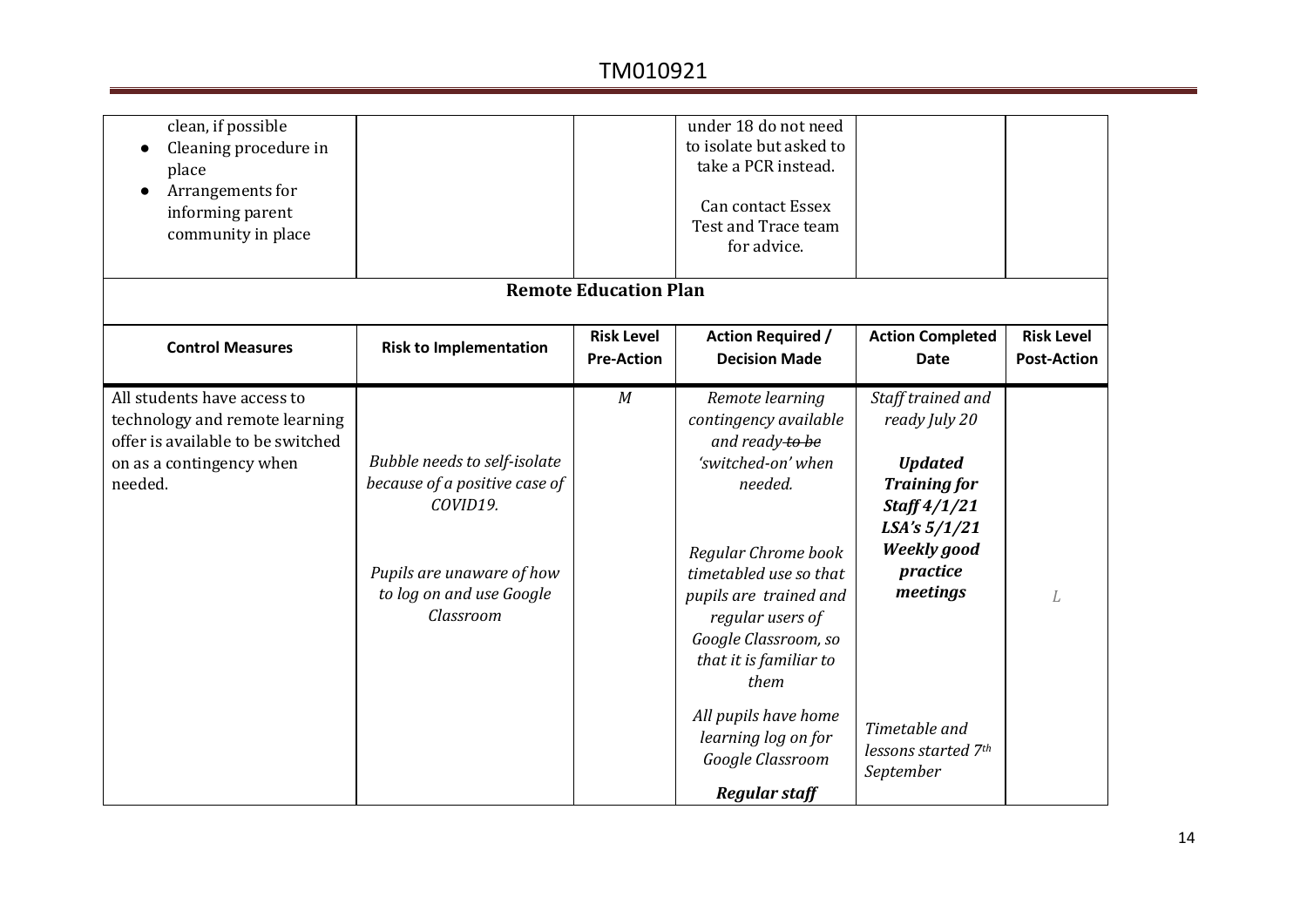|                                                               |                                                                     |                   | training and updates<br>for staff and parents                                                                                  | <b>Weekly and as</b><br>needed $5/1/21$                                                        |                   |  |  |
|---------------------------------------------------------------|---------------------------------------------------------------------|-------------------|--------------------------------------------------------------------------------------------------------------------------------|------------------------------------------------------------------------------------------------|-------------------|--|--|
|                                                               |                                                                     | M                 | Laptops applied for<br>during Lockdown,<br>assigned to parents<br>on a needs basis                                             | 15/1/21<br><b>Assigned and</b><br><b>Ready for</b><br>collection                               |                   |  |  |
|                                                               | Students do not have access<br>to technology at home                |                   | <b>Resource packs of</b><br>work (CGP Books)<br>and stationary are<br>made available for<br>collection or<br>delivered to home | <b>Ready in the hall</b><br>for collection<br>6/1/21                                           |                   |  |  |
|                                                               |                                                                     |                   | Data increased so<br>that families<br>without broadband<br>can access remote<br>learning                                       | <b>TM</b> increased on<br>a needs basis<br>12/1/21<br><b>Pre-loaded sim</b><br>cards given out |                   |  |  |
|                                                               |                                                                     |                   | Non-teaching SLT to<br>liaise with class<br>teachers, copy packs<br>and deliver to<br>doorsteps                                |                                                                                                |                   |  |  |
| Technology support in place.<br>DFE laptop allocation ordered | Children cannot access<br>remote learning due to lack<br>of devices | H                 | <b>DFE</b> order<br>completed                                                                                                  | <b>63 Chrome books</b><br>delivered to<br>families22/1/21                                      | L                 |  |  |
| Safeguarding                                                  |                                                                     |                   |                                                                                                                                |                                                                                                |                   |  |  |
| <b>Control Measures</b>                                       | <b>Risk to Implementation</b>                                       | <b>Risk Level</b> | <b>Action Required /</b>                                                                                                       | <b>Action Completed</b>                                                                        | <b>Risk Level</b> |  |  |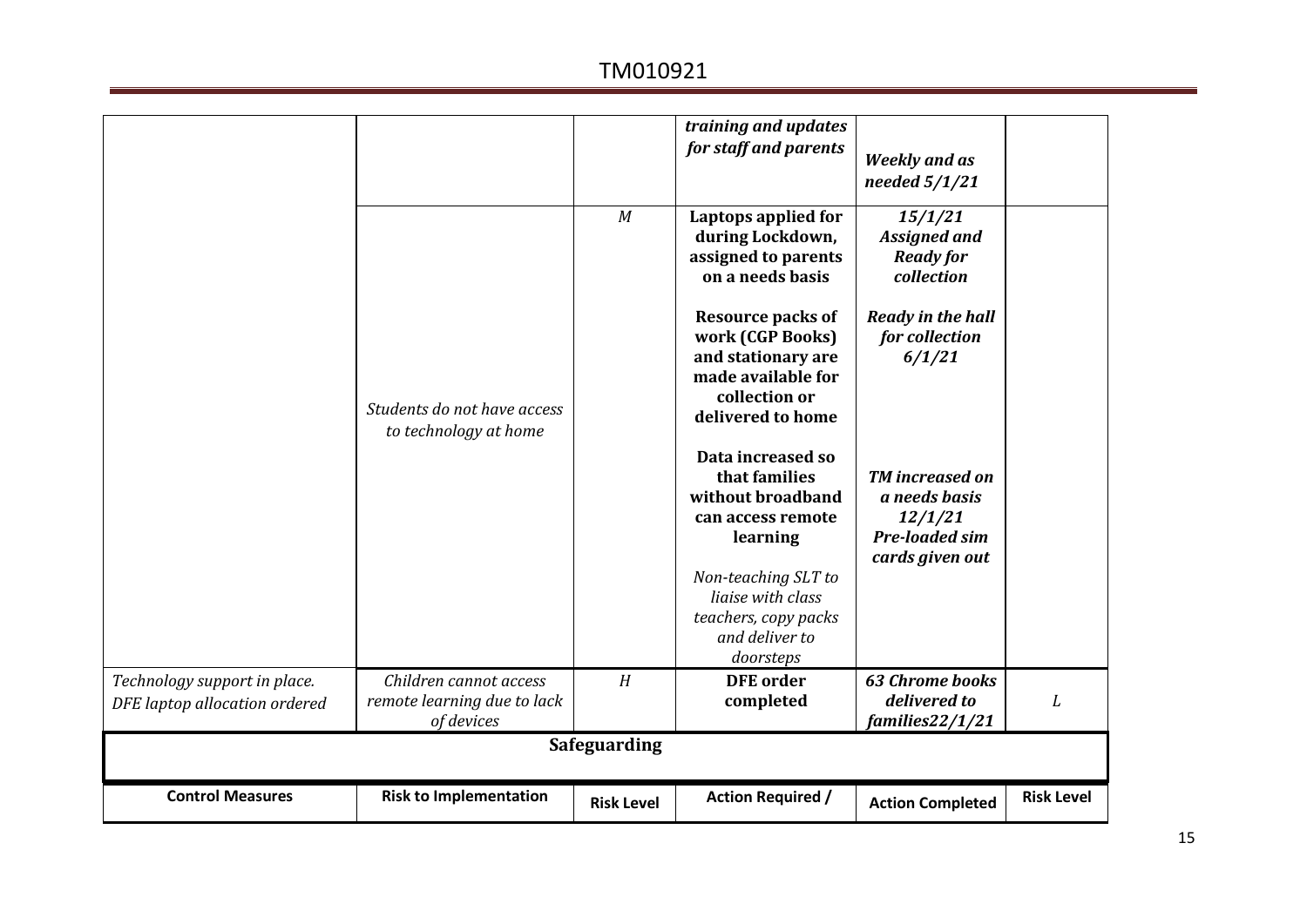|                                                                    | <b>Pre-Action</b> | <b>Decision Made</b>                                                                                                          | Date                                             | <b>Post-Action</b> |
|--------------------------------------------------------------------|-------------------|-------------------------------------------------------------------------------------------------------------------------------|--------------------------------------------------|--------------------|
|                                                                    |                   | Staff refresher<br>training session on<br>processes and<br>procedures and the<br>revised wellbeing<br>material. LD to collate | Shared with staff<br>September Staff<br>meetings |                    |
|                                                                    |                   | Adopted most recent<br><b>Child Protection Policy</b>                                                                         |                                                  |                    |
|                                                                    | H                 | School to work with<br>outside agencies such<br>as social care, police<br>and transport to                                    | CIN meetings<br>booked                           |                    |
| Children do not return to<br>school due to family<br>circumstances |                   | return to school                                                                                                              | TAC meetings held<br>virtually                   | $\mathbb{L}$       |
|                                                                    |                   |                                                                                                                               | Transport sorted<br>for return to<br>school      |                    |
| Children with troubled<br>behaviour infect staff                   |                   | Review individual<br>consistent<br>management plans to<br>ensure they include<br>protective measures.                         | TM clarified with<br>staff                       |                    |
|                                                                    |                   |                                                                                                                               | ensure children                                  |                    |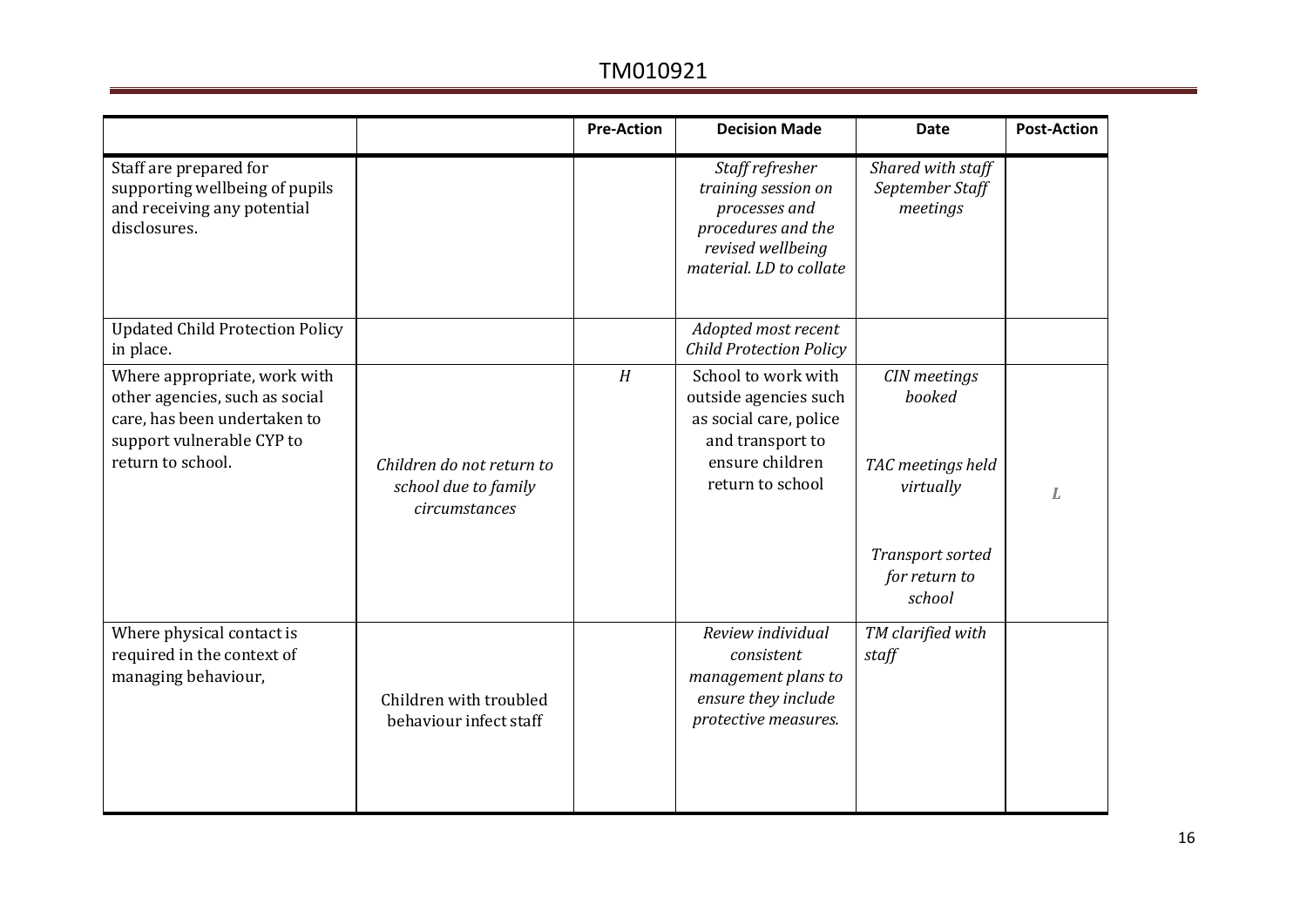| <b>Curriculum / learning environment</b>                                                                                                                                                                                                                                                                              |                                                          |                                        |                                                                                                                                          |                                                                                                     |                                         |  |
|-----------------------------------------------------------------------------------------------------------------------------------------------------------------------------------------------------------------------------------------------------------------------------------------------------------------------|----------------------------------------------------------|----------------------------------------|------------------------------------------------------------------------------------------------------------------------------------------|-----------------------------------------------------------------------------------------------------|-----------------------------------------|--|
| <b>Control Measures</b>                                                                                                                                                                                                                                                                                               | <b>Risk to Implementation</b>                            | <b>Risk Level</b><br><b>Pre-Action</b> | <b>Action Required /</b><br><b>Decision Made</b>                                                                                         | <b>Action Completed</b><br><b>Date</b>                                                              | <b>Risk Level</b><br><b>Post-Action</b> |  |
| Current learning plans, revised<br>expectations and required<br>adjustments have been<br>considered.                                                                                                                                                                                                                  | Children haven't engaged in<br>learning since lockdown   |                                        | SLT and class teachers<br>identify level of<br>individual<br>engagement,<br>specifying potential<br>issues and solutions<br>upon return. |                                                                                                     |                                         |  |
| Whole school approach to<br>adapting curriculum (S/M/L<br>term), including:<br>Wellbeing curriculum<br>recognising 'non-<br>curriculum' learning<br>that is being done at<br>home<br>capturing pupil<br>achievements/<br>outcomes<br>utilising the DFE 'catch-<br>up' funding and<br>programmes<br>Contingency remote | Remote learning offer falls<br>short of DFE expectations | M                                      | LD to compile<br>curriculum resources<br>and share with staff<br><b>EYFS outdoor play RA</b><br><b>Risk/benefit EYFS</b>                 | Inset day on<br>learning styles<br>and PEA's to try<br>Update training<br>4/1/21<br>LD September 20 | L                                       |  |
| learning plan                                                                                                                                                                                                                                                                                                         |                                                          |                                        |                                                                                                                                          | Maz visit 22/1/21                                                                                   |                                         |  |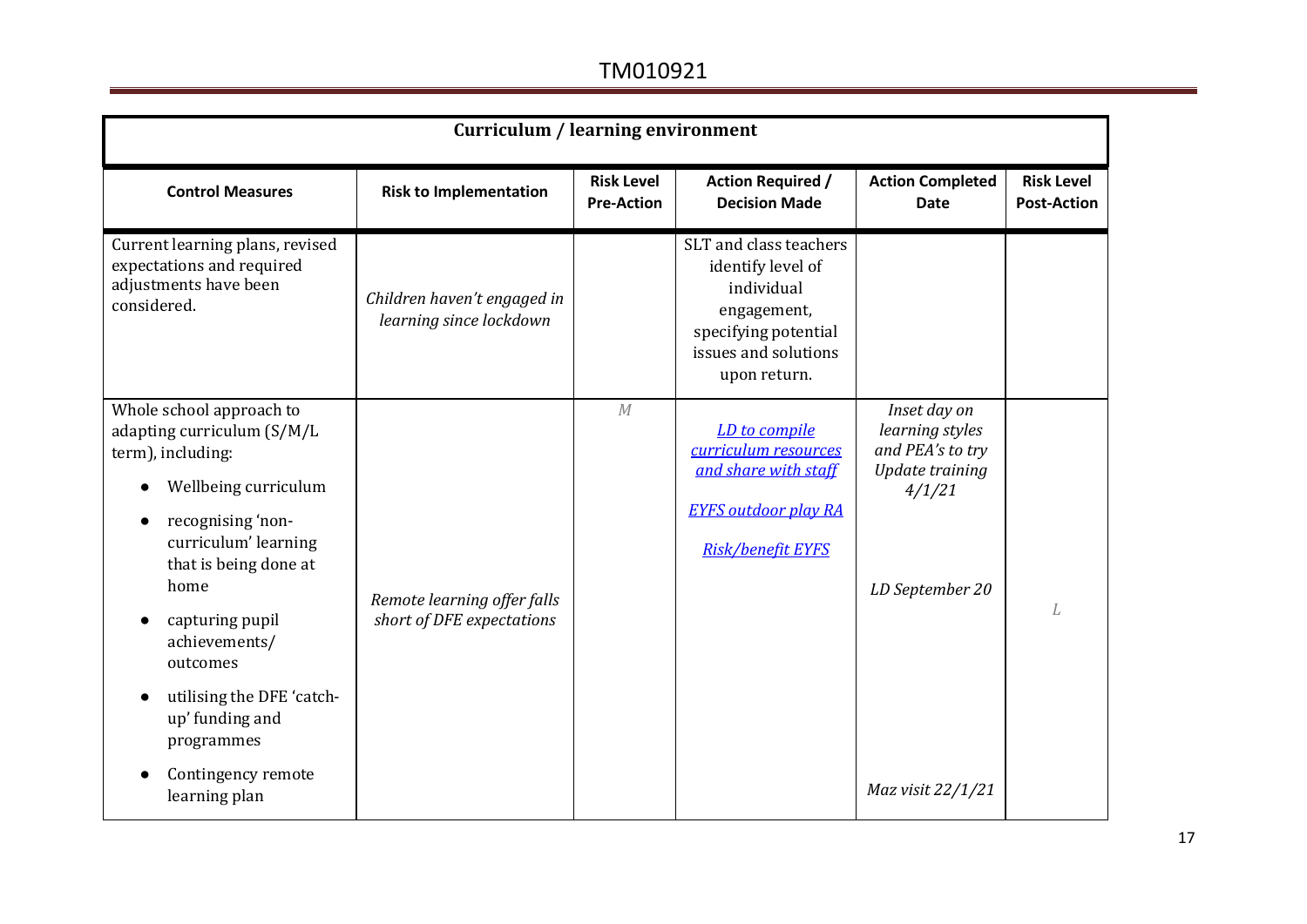| Student behaviour policy<br>reviewed and amended where<br>necessary to reflect the current<br>circumstances.            |                                                                       |                                        | Clear protocols for the<br>use of Dragonfly and<br><b>Butterfly areas shared</b><br>with staff.                              | Re sent 3/9/21                                  |                                         |  |  |
|-------------------------------------------------------------------------------------------------------------------------|-----------------------------------------------------------------------|----------------------------------------|------------------------------------------------------------------------------------------------------------------------------|-------------------------------------------------|-----------------------------------------|--|--|
| Arrangements for teaching<br>pupils how to keep themselves<br>safe online are in place                                  | Lack of parental control<br>Not guided by staff to online<br>learning | H                                      | Protocols in place for<br>remote learning<br>eSafe monitoring of<br>typing in use across<br>Google Classroom<br>platform     | eSafe reports<br>prove the system<br>is working | L                                       |  |  |
| <b>Attendance</b>                                                                                                       |                                                                       |                                        |                                                                                                                              |                                                 |                                         |  |  |
| <b>Control Measures</b>                                                                                                 | <b>Risk to Implementation</b>                                         | <b>Risk Level</b><br><b>Pre-Action</b> | <b>Action Required /</b><br><b>Decision Made</b>                                                                             | <b>Action Completed</b><br><b>Date</b>          | <b>Risk Level</b><br><b>Post-Action</b> |  |  |
| Approach to promoting and<br>supporting attendance for all<br>pupils determined, including<br>those who may be anxious. | Parents not sending pupils<br>back.                                   |                                        | Curriculum to be fun<br>and engaging<br>Lists created and<br>shared of pupils who<br>did not engage with<br>remote learning. | March 21                                        |                                         |  |  |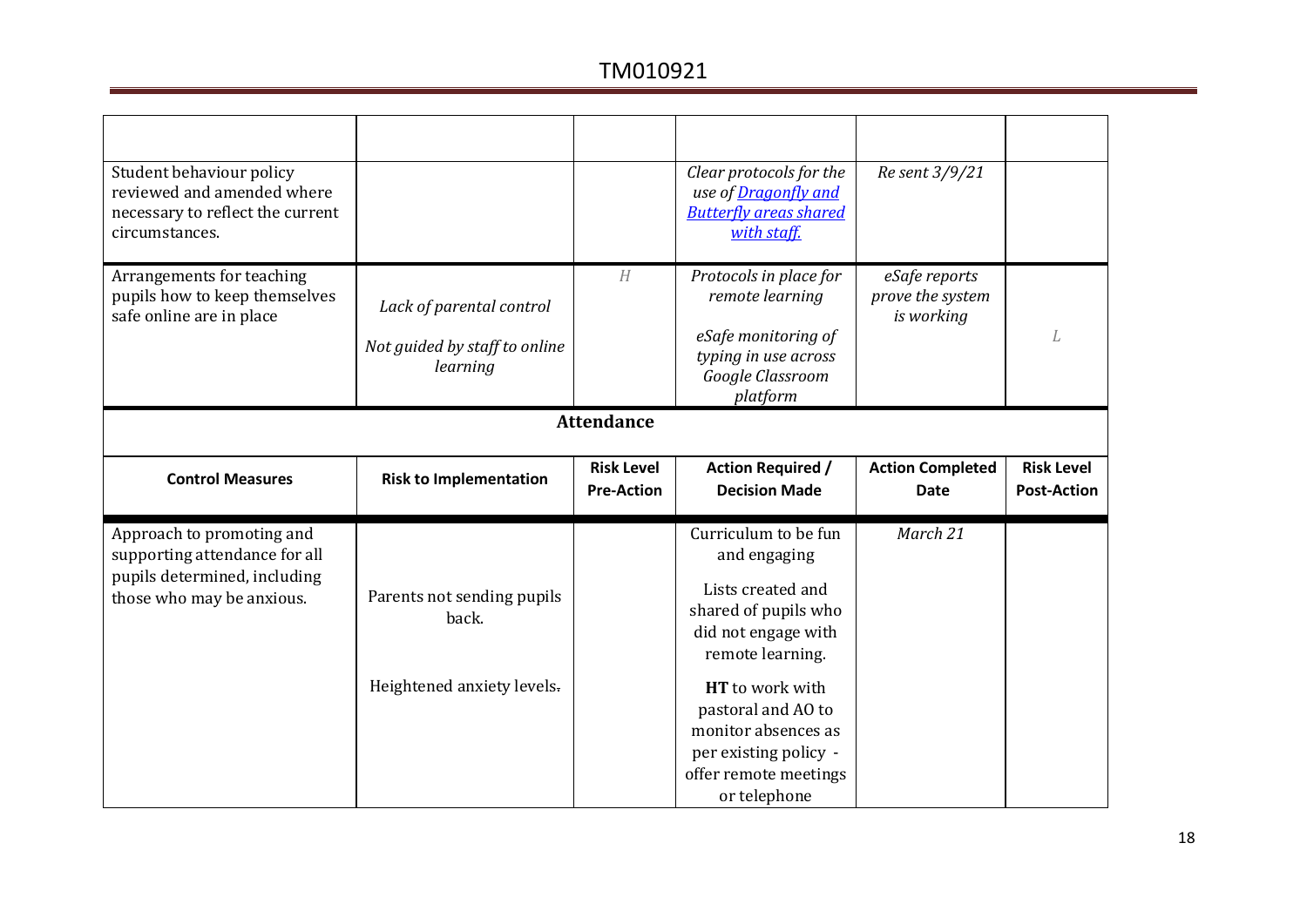| Approach to support for parents                                                    |                                         |                                        | conversations and<br>support for any<br>anxiety. Create<br>Attendance Plans and<br>Passports in line with<br>usual practice.<br>Encourage all parents<br>to use Study bugs APP<br>to report symptoms<br>and absences<br>Access LA for support<br>and follow any<br>guidance offered.<br>Use Catch - Up funding |                                        |                                         |
|------------------------------------------------------------------------------------|-----------------------------------------|----------------------------------------|----------------------------------------------------------------------------------------------------------------------------------------------------------------------------------------------------------------------------------------------------------------------------------------------------------------|----------------------------------------|-----------------------------------------|
| where rates of persistent<br>absence were high before<br>closure.                  | Pupils still have high<br>absence rates |                                        | to close gaps if<br>needed.                                                                                                                                                                                                                                                                                    |                                        |                                         |
| Ensure first day contact is<br>operating for those children<br>eligible to attend. |                                         | M                                      | Office staff on site to<br>call parents in the<br>event of an absence                                                                                                                                                                                                                                          | <b>Ongoing</b>                         | L                                       |
|                                                                                    |                                         | Communication                          |                                                                                                                                                                                                                                                                                                                |                                        |                                         |
| <b>Control Measures</b>                                                            | <b>Risk to Implementation</b>           | <b>Risk Level</b><br><b>Pre-Action</b> | <b>Action Required /</b><br><b>Decision Made</b>                                                                                                                                                                                                                                                               | <b>Action Completed</b><br><b>Date</b> | <b>Risk Level</b><br><b>Post-Action</b> |
| Information shared with staff<br>around the updated plan,                          |                                         | M                                      | Plans shared widely<br>with parents via Dojo,                                                                                                                                                                                                                                                                  | ongoing                                | L                                       |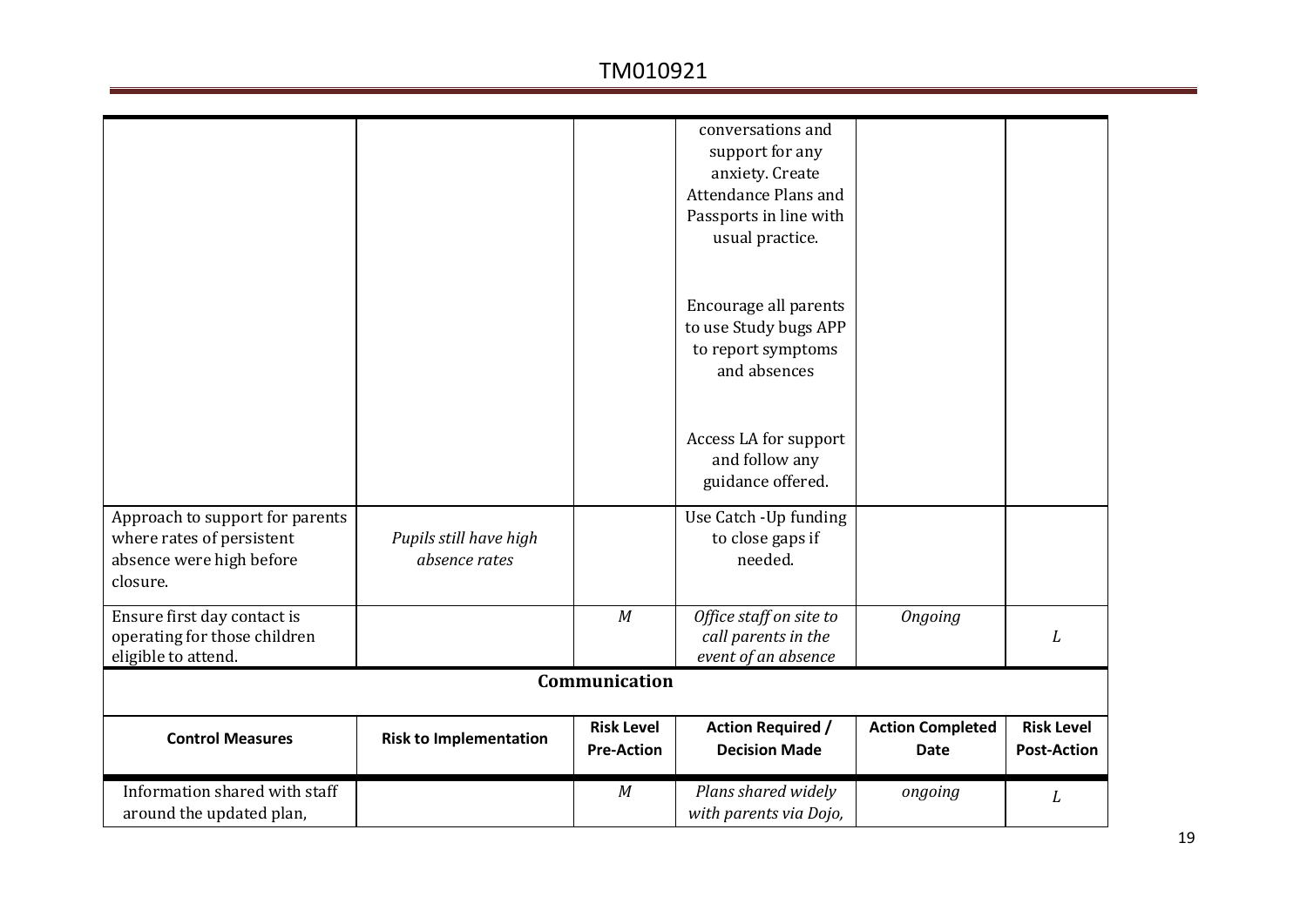| email and Facebook<br>including returning to pre                      |   |
|-----------------------------------------------------------------------|---|
| <b>COVID</b> arrangements                                             |   |
|                                                                       |   |
| Translated via Dojo                                                   |   |
|                                                                       |   |
|                                                                       |   |
|                                                                       |   |
|                                                                       |   |
| Governors consulted on full<br>TM to liaise with<br>M<br>On going     |   |
| opening plans.<br>governors via email                                 |   |
|                                                                       |   |
| Governors haven't seen the                                            |   |
| plans or communication<br>Governors receive                           | L |
| and do not approve plans<br>parental                                  |   |
| communication emails                                                  |   |
|                                                                       |   |
|                                                                       |   |
|                                                                       |   |
| Union representatives informed<br>On going                            |   |
| on full opening plans.                                                |   |
|                                                                       |   |
| 10/9/20<br>Risk Assessment published on<br>website.                   |   |
| 14/1/21                                                               |   |
| WB 1/3/21                                                             |   |
|                                                                       |   |
| Sept 21                                                               |   |
| TM Communicates via<br>Via Dojo 1/3/21<br>Communications with parents |   |
| on the:<br>Newsletter                                                 |   |
| Revised plans, any                                                    |   |
| control measures that remain in                                       |   |
| place or have ceased.                                                 |   |
| Wellbeing/pastoral                                                    |   |
| support/support and                                                   |   |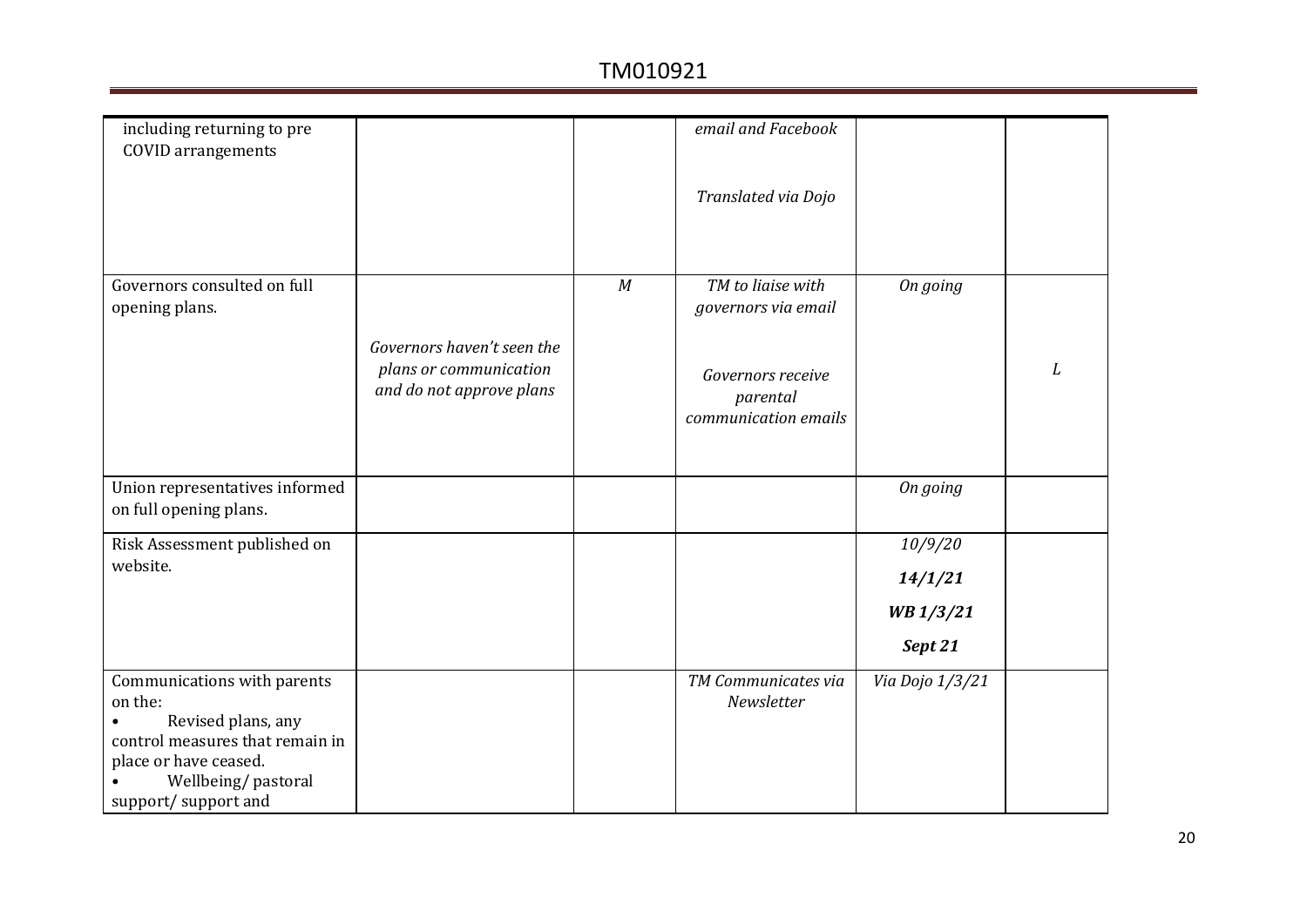| acknowledgement to parents<br>Outbreak Management<br><b>Contingency Plans</b>                                                                                               |                                                                                      |                                        |                                                                                                           |                                        |                                         |
|-----------------------------------------------------------------------------------------------------------------------------------------------------------------------------|--------------------------------------------------------------------------------------|----------------------------------------|-----------------------------------------------------------------------------------------------------------|----------------------------------------|-----------------------------------------|
| Pupil communications around:<br>Revised plans, any<br>control measures that remain in<br>place and any that have ceased.<br><b>Contingency Plans</b><br>Outbreak Management | Children don't understand<br>the social measures as the<br>parents haven't told them | M                                      | Routines around hand<br>washing and social<br>distancing explained<br>by teachers                         | Sept 21                                | L                                       |
| On-going regular<br>communication plans<br>determined to ensure parents<br>are kept well-informed                                                                           |                                                                                      |                                        | Letters, website<br>updates, social media<br><b>Regular messages</b><br>and updates via Dojo<br>and email | <b>Ongoing</b>                         |                                         |
|                                                                                                                                                                             |                                                                                      | <b>Governors/Governance</b>            |                                                                                                           |                                        |                                         |
| <b>Control Measures</b>                                                                                                                                                     | <b>Risk to Implementation</b>                                                        | <b>Risk Level</b><br><b>Pre-Action</b> | <b>Action Required /</b><br><b>Decision Made</b>                                                          | <b>Action Completed</b><br><b>Date</b> | <b>Risk Level</b><br><b>Post-Action</b> |
| Governors have over site of<br>restricted attendance plans and<br>risk assessments.<br>Approach to communication<br>between Leaders and governors                           | Governors are unaware of<br>the communication and<br>protocols that are in place     | L                                      | TM clearly<br>communicates often<br>with governors<br>through meetings                                    | On-going<br>Regular                    |                                         |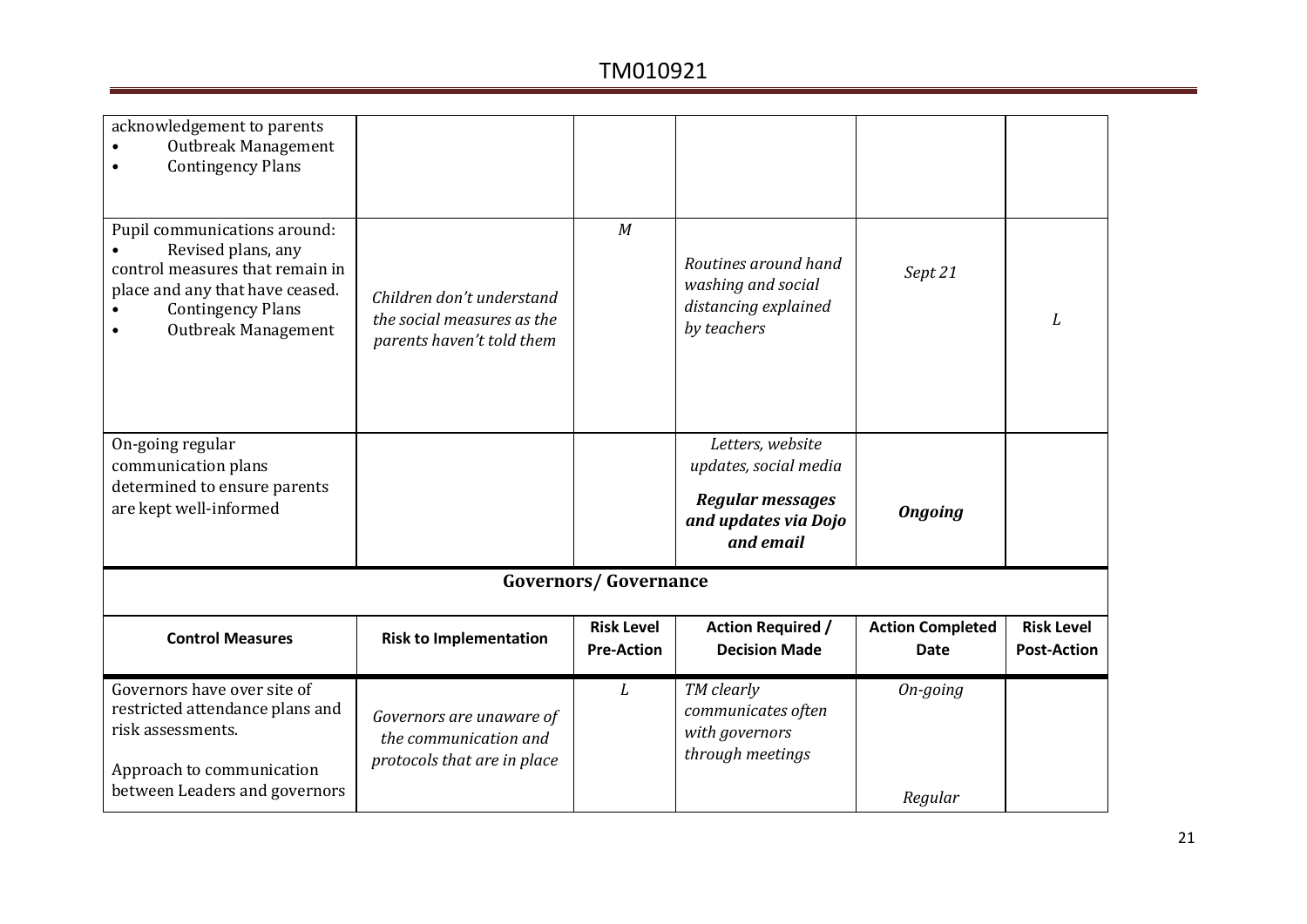| is clear and understood.<br>Approach to communication<br>between Leaders and governors<br>is clear and understood.                                                             |                                                                                                                                                                                                                                                       |                                        | Governors have visits<br>planned which are a<br>mixture of virtual and<br>face to face. The<br>governance continues                                                                                             | communication<br>plus at least two<br>meeting planned<br>per week in the<br>first half term |                                         |
|--------------------------------------------------------------------------------------------------------------------------------------------------------------------------------|-------------------------------------------------------------------------------------------------------------------------------------------------------------------------------------------------------------------------------------------------------|----------------------------------------|-----------------------------------------------------------------------------------------------------------------------------------------------------------------------------------------------------------------|---------------------------------------------------------------------------------------------|-----------------------------------------|
| Governors have oversight of all<br>staff wellbeing and appropriate<br>arrangements in place to<br>support Headteacher and SLT.<br>Refer to Headteacher wellbeing<br>materials. | Senior leaders and staff are<br>overwhelmed with requests<br>from governors not taking<br>into consideration the<br>additional strain of<br>organising remote learning<br>and partial opening<br>Governors expect the school<br>to carry on as normal | H                                      | Reduced agendas<br>Focus to be on quality<br>of remote offer<br>Increase in visits to<br>evidence via visit notes<br>rather than staff<br>producing reports<br>All senior leaders to be<br>included on the Rota |                                                                                             |                                         |
|                                                                                                                                                                                |                                                                                                                                                                                                                                                       | <b>Finance</b>                         |                                                                                                                                                                                                                 |                                                                                             |                                         |
| <b>Control Measures</b>                                                                                                                                                        | <b>Risk to Implementation</b>                                                                                                                                                                                                                         | <b>Risk Level</b><br><b>Pre-Action</b> | <b>Action Required /</b><br><b>Decision Made</b>                                                                                                                                                                | <b>Action Completed</b><br><b>Date</b>                                                      | <b>Risk Level</b><br><b>Post-Action</b> |
| Additional costs incurred due to<br>COVID19 are understood and<br>clearly documented.                                                                                          | Delay to refund, or not<br>getting refunded                                                                                                                                                                                                           | M                                      | Claim for £30000 gone<br>in to reimburse<br>vouchers purchased<br>via WONDE                                                                                                                                     | Claim Sent July 20                                                                          | L                                       |
| Claims submitted for<br>reimbursement for example,<br>increased premises related<br>costs; additional cleaning;                                                                | Delay to refund, or not<br>getting refunded<br>Breakfast and after school                                                                                                                                                                             | M<br>M                                 | Claim for £30000 gone<br>in to reimburse<br>vouchers purchased                                                                                                                                                  | Claim Sent July 20<br>L                                                                     | L                                       |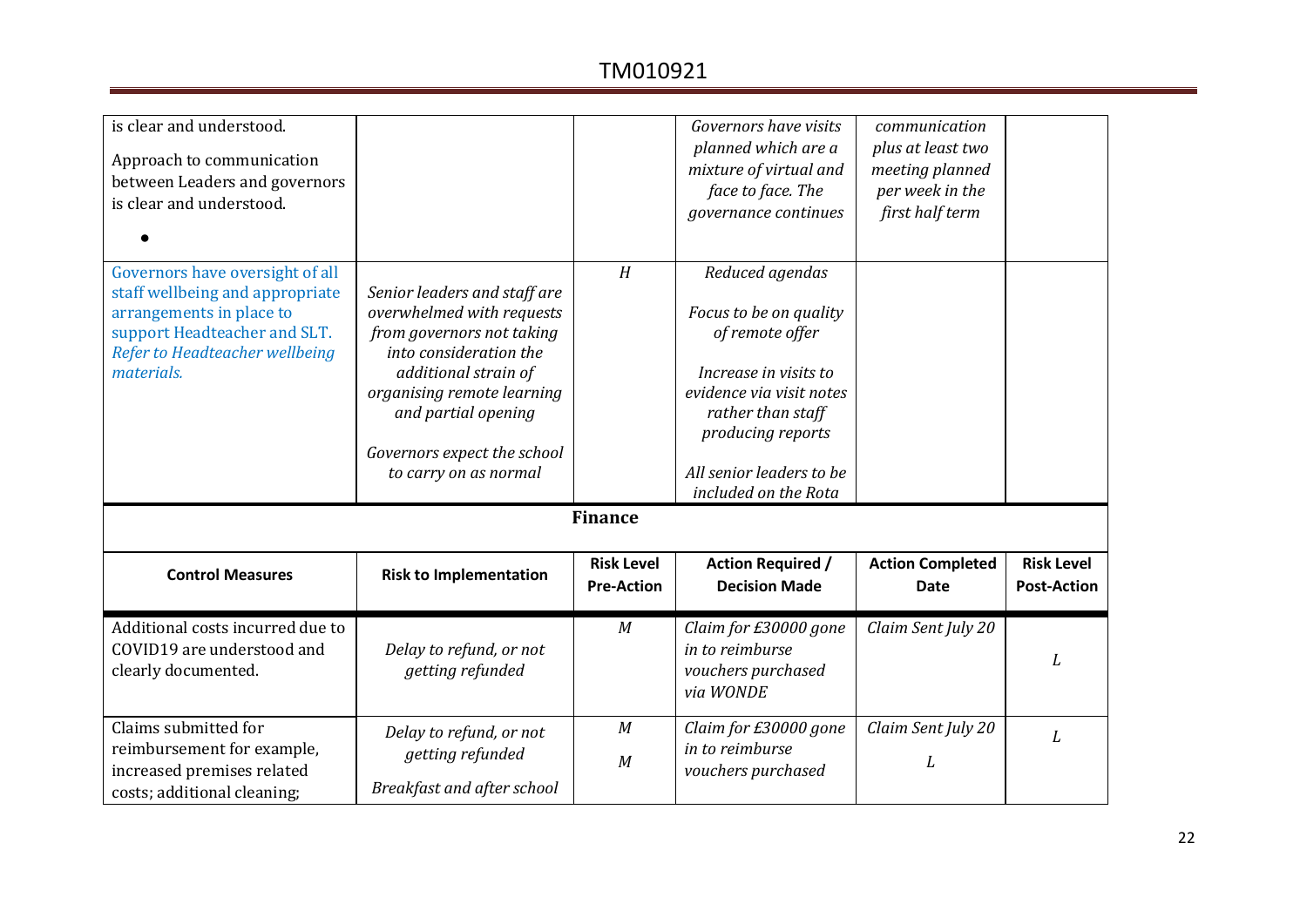| support for FSM<br>Any loss of income understood,<br>including the impact of lettings<br>and the financial implications of<br>possibly not restarting.                                                                                                                                                                                                        | clubs cannot restart due to<br>social distancing of bubbles               |                | via WONDE<br>Open with limited<br>numbers, one year<br>group per play area.                                                                                                                                                           |                                                                                  |   |
|---------------------------------------------------------------------------------------------------------------------------------------------------------------------------------------------------------------------------------------------------------------------------------------------------------------------------------------------------------------|---------------------------------------------------------------------------|----------------|---------------------------------------------------------------------------------------------------------------------------------------------------------------------------------------------------------------------------------------|----------------------------------------------------------------------------------|---|
| Reintroduction or re-<br>contracting services, such as:<br>Cleaning<br>IT support<br>Catering                                                                                                                                                                                                                                                                 | IT support and the IT works<br>planned over the summer<br>do not go ahead | M              | IT support continues<br>with socially distanced<br>visits<br><i>Interactive</i><br>whiteboard<br>installation was<br>postponed by RM                                                                                                  | Completed                                                                        |   |
|                                                                                                                                                                                                                                                                                                                                                               |                                                                           | <b>Testing</b> |                                                                                                                                                                                                                                       |                                                                                  |   |
| Test kits are securely stored<br>and distributed to staff.<br>Staff are aware of how to safely<br>take and process the test.<br>Shared with staff:<br><b>NHS</b> instruction leaflet<br>$\bullet$<br>Training video and<br>online resources on the<br>document sharing<br>platform<br>Contact details if queries<br><b>Process for reporting</b><br>incidents | Staff unaware of the testing<br>procedure                                 | H              | TM to write to staff<br>outlining the<br>procedure for testing;<br>How to take the test<br>When to take it<br>How to report result<br>Sarah F appointed test<br>co-ordinatior so staff<br>have a point of contact<br>for questioning. | All covered in staff<br>letter emailed on<br>$22nd$ Jan<br>Reminded via<br>email | L |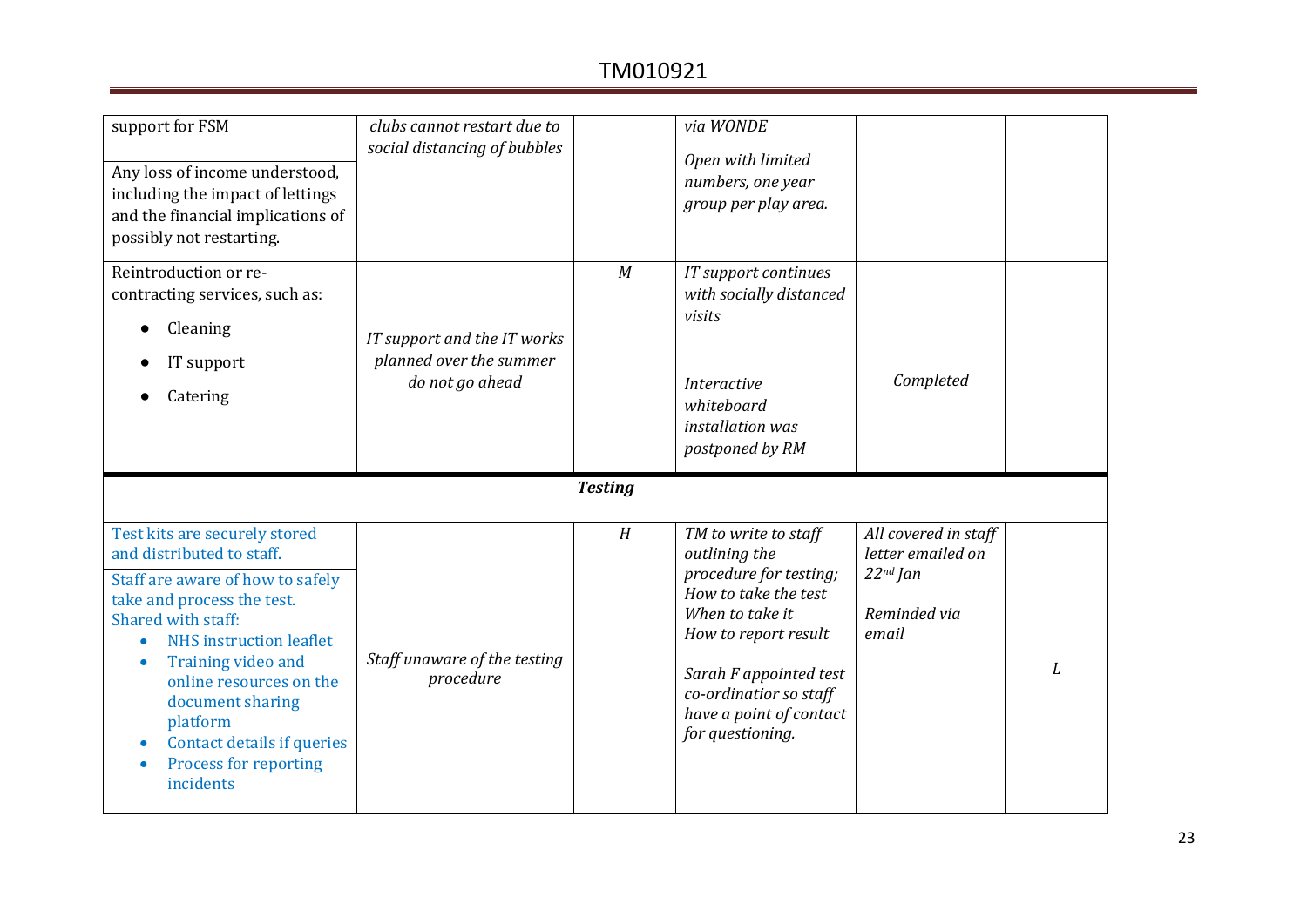| Staff are aware of how to report<br>their test results to school and<br>to NHS Test and Trace.<br>Staff are aware of how to report<br>any incidents both clinical and<br>non clinical.<br>Process in place to monitor and<br>replenish test supplies                                                                                                                                                                                                                                                                                                                                                                                                                        | School runs out of tests                                                                                                                                                                                                                                                                                                                            | H                               | Sarah F appointed test<br>co-ordinatior and will | L |
|-----------------------------------------------------------------------------------------------------------------------------------------------------------------------------------------------------------------------------------------------------------------------------------------------------------------------------------------------------------------------------------------------------------------------------------------------------------------------------------------------------------------------------------------------------------------------------------------------------------------------------------------------------------------------------|-----------------------------------------------------------------------------------------------------------------------------------------------------------------------------------------------------------------------------------------------------------------------------------------------------------------------------------------------------|---------------------------------|--------------------------------------------------|---|
|                                                                                                                                                                                                                                                                                                                                                                                                                                                                                                                                                                                                                                                                             |                                                                                                                                                                                                                                                                                                                                                     |                                 | regularly check stock                            |   |
|                                                                                                                                                                                                                                                                                                                                                                                                                                                                                                                                                                                                                                                                             |                                                                                                                                                                                                                                                                                                                                                     | <b>Outbreak Management Plan</b> |                                                  |   |
|                                                                                                                                                                                                                                                                                                                                                                                                                                                                                                                                                                                                                                                                             |                                                                                                                                                                                                                                                                                                                                                     |                                 |                                                  |   |
| Outbreak management plan<br>developed to cover<br>arrangements should children,<br>pupils, students or staff test<br>positive for COVID19, and how<br>the school shall operate if<br>advised to take extra measures<br>to help break chains of<br>transmission.<br>Settings will continue to have a<br>role in working with health<br>protection teams in the case of a<br>local outbreak. If there is a<br>substantial increase in the<br>number of positive cases in a<br>setting (Stepping measures up<br>and down) or if central<br>government offers the area an<br>enhanced response package, a<br>director of public health might<br>advise a setting to temporarily | Outbreak Management plan<br>covering re-introduction of<br>some measures including<br>reduced mixing, face<br>coverings, remote education<br>is developed, and all staff<br>are aware of their role.<br>Communicated with<br>parents and students<br>regarding when this would<br>come into place and how<br>they would be informed if<br>required. |                                 |                                                  |   |